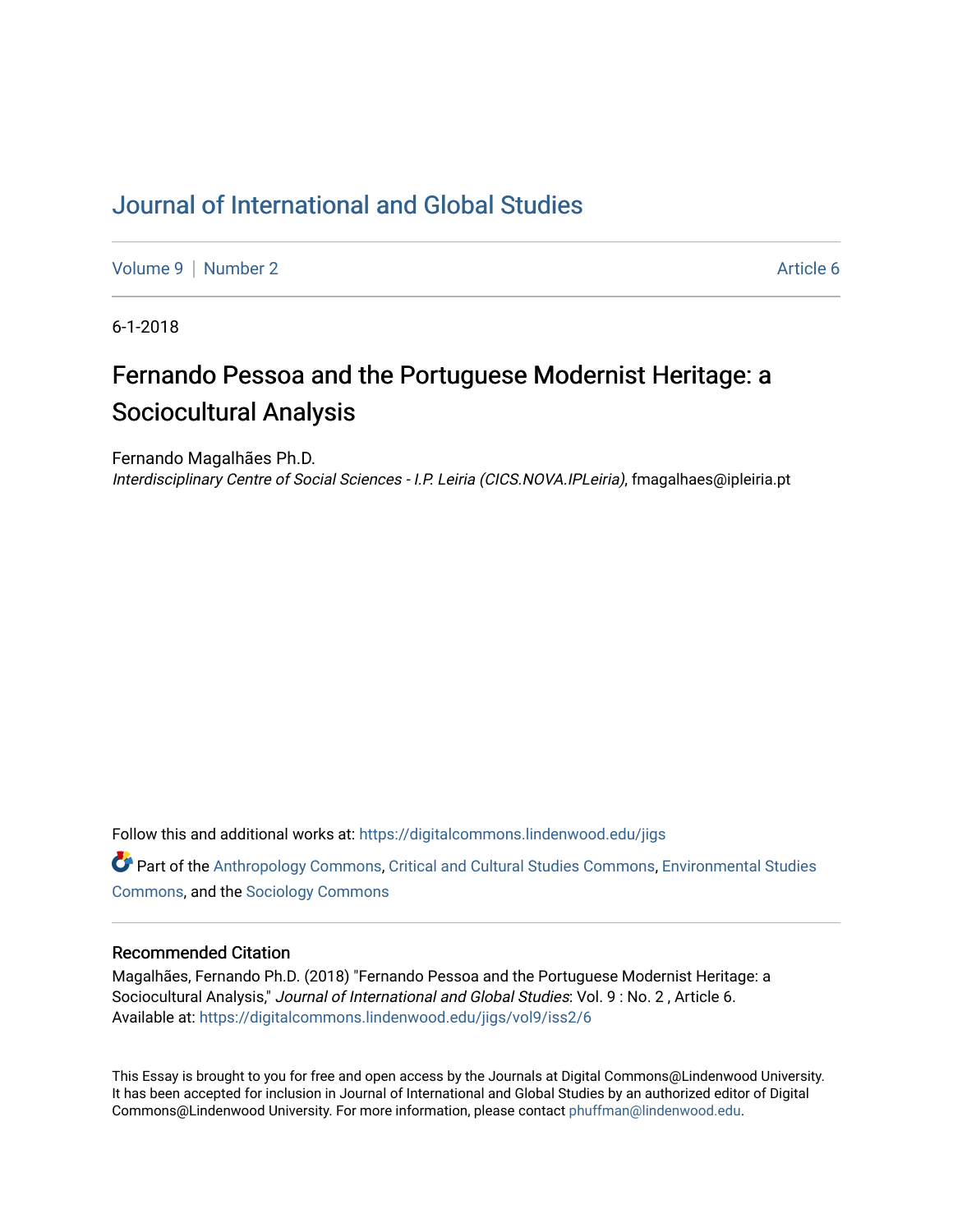Fernando Pessoa and the Portuguese Modernist Heritage: a Sociocultural Analysis

## Fernando Magalhães PhD Interdisciplinary Centre of Social Sciences - I.P. Leiria (CICS.NOVA.IPLeiria) fmagalhaes@ipleiria. pt

### **Abstract**

The early twentieth century was a tumultuous time for Portuguese society. Shortly before World War I began, the Portuguese monarchy fell and gave way to the First Republic on October 5, 1910. Collectively, the 1890 British ultimatum to Portugal—which forced Portugal to retreat from its claimed colonial African territories—the fall of the monarchy, and the country's participation in the First World War set the framework for the post-romantic period. The cultural elite of the time initiated movements such as the Portuguese Renaissance in defense of a nation open to Europe yet still marked by a desire to return to its origins. In this context, Fernando António Nogueira Pessoa and his friend Mário de Sá-Carneiro emerged as the founders of Portuguese modernism, which they would develop under the concept of *sensacionismo* (sensationism). Fernando Pessoa and Mário de Sá-Carneiro, along with Almada Negreiros are some of the major representatives of modernism in painting and literature in Portuguese-speaking countries. In this article, we analyze the impact of modernism in Portugal at the beginning of the twentieth century and the role played by the work of Fernando Pessoa in the sociocultural context of that Portuguese era.

**Keywords:** Modernism, Fernando Pessoa, Portugal, cultural studies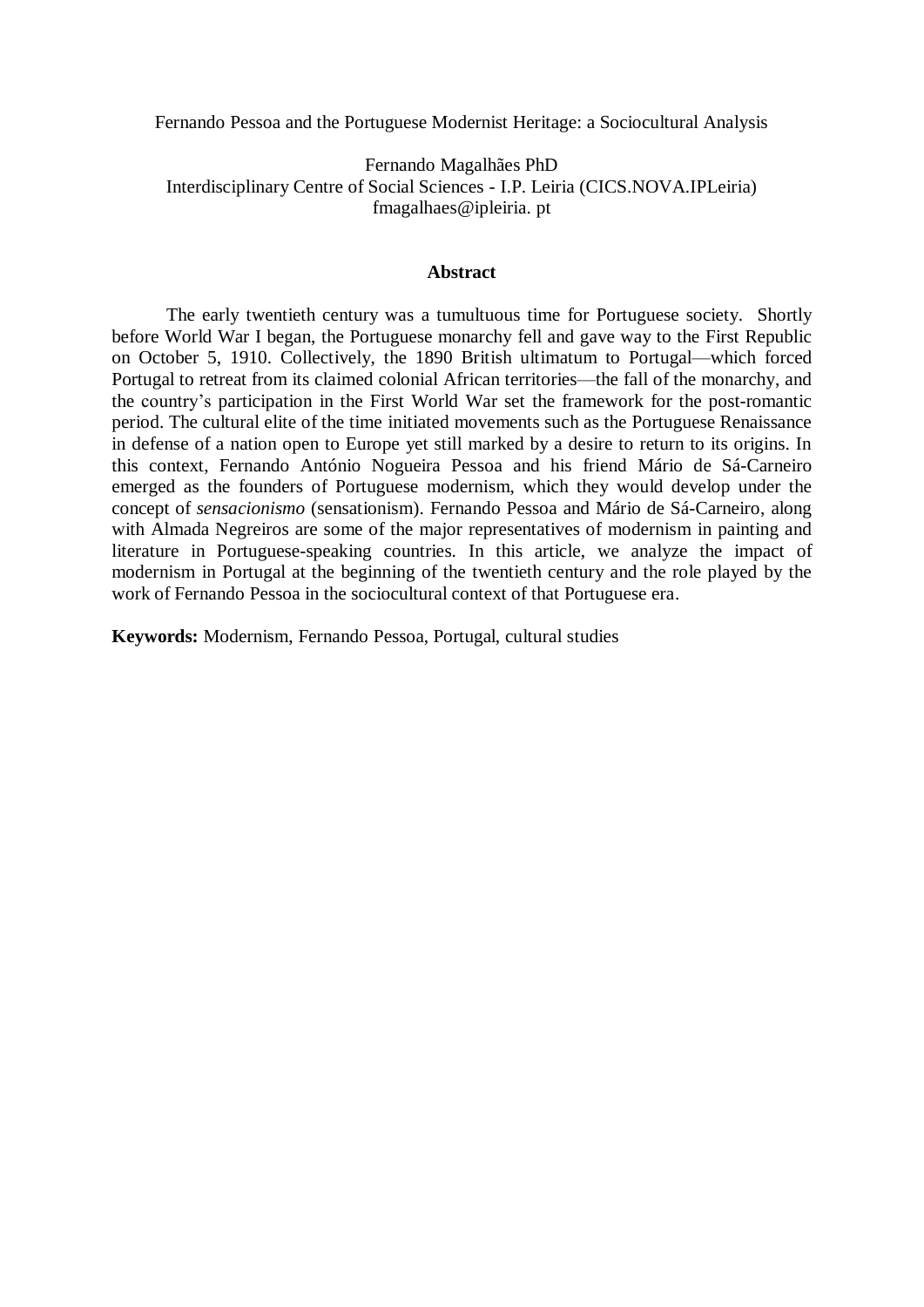The poet Fernando Pessoa was a driving force behind the birth of Portuguese modernism in the field of literature. He was also one of the country's most distinguished personalities, defending modernist principles in a country that in 1926 was fast moving towards Oliveira Salazar's fascism. Pessoa was born in Lisbon in 1888 and died in 1935. He is the most well-known Portuguese poet in the world. In 1896, Pessoa went to South Africa with his family and was educated there according to English standards. His first poems were written in English. Pessoa returned to Lisbon in 1905, where he commenced writing poetry and prose in Portuguese, English, and French. In his writing, he adopted multiple pseudonyms and created several alter egos. One of the most relevant works produced under his birth name is also one of the most well-known in Portugal: a book of verse published in Pessoa's native Portuguese entitled *Message* (*Mensagem*). 1

Pessoa was one of the founders of Portuguese modernism, along with Mário de Sá-Carneiro and Almada Negreiros. These individuals were also some of the primary representatives of European modernism and its growth worldwide. This essay aims to undertake a sociocultural analysis of Pessoa's modernist work in the early twentieth century in a Portuguese socio-cultural context. We will research some concepts about the modernist movement in the world and its repercussions in Portugal, including the following guiding questions: What was modernism and what did its founders seek? What did modernism mean and what did its founders want to achieve with this new ideology? To what extent did this movement respond to the socio-anthropological challenges of the time? What was Pessoa's contribution to modernism in Portugal and in Europe? These are some of the issues analyzed in the first section of this article, "Modernist Movement and Decadentism in Fernando Pessoa." The second part, titled "Modernism and Fernando Pessoa's Sensacionismo: Particularities of the Portuguese Case," focuses on the Portuguese and European contexts. The events that took place in Portugal in the late nineteenth and early twentieth centuries made it an unlikely epicenter for the emergence of modernism, yet Pessoa, one of modernism's greatest geniuses, was born and raised in this country. From the financial crisis of the late nineteenth century to the English ultimatum rejecting the Portuguese Pink Map of Africa,<sup>2</sup> there were many events fueling the rebirth of Portuguese nationalist fervor and the concurrent birth of modernist cosmopolitanism.

## **Modernist Movement and Decadentism in Fernando Pessoa**

Modernism emerged in the mid-nineteenth century in the fields of philosophy, literature, and painting. According to the art critic Clement Greenberg (1980), the modernist movement arose from self-criticism provided by Kantian philosophy (Ferreira; Cotrim, 2001). Modernism's founders strongly criticized romantic bourgeois assumptions, advocating a reflection on romantic attitudes and actions. It is a theme that first "appeared locally, in France, from Baudelaire in literature, to Manet in painting, as well as, perhaps, in Flaubert in fictional prose" (Greenberg, 1980) or even in sculpture. According to Sobia Kiran (2012, p. 176), Nietzsche, Freud, and Marx were the most important precursors to modernist thought in the religious, philosophical, psychological, and political fields. Steven Best and Douglas Kellner (1997) emphasize that modernism acquired its foundation in the field of the arts, where "articulated new techniques, artistic styles, and ideologies regarding the function of art and the artist's role in society" brought modernism into focus. By 1850, Charles Baudelaire "[had inaugurated] a new modernist style of poetry, able to capture the particularities of modern life" (Best; Kellner, 1997, p. 126). Like Baudelaire, all the modernist representatives, including Manet and Flaubert, rejected the certainties inherited from romanticism, "they … distrust the stability and order offered in earlier literary works" (Kiran, 2012, p. 176).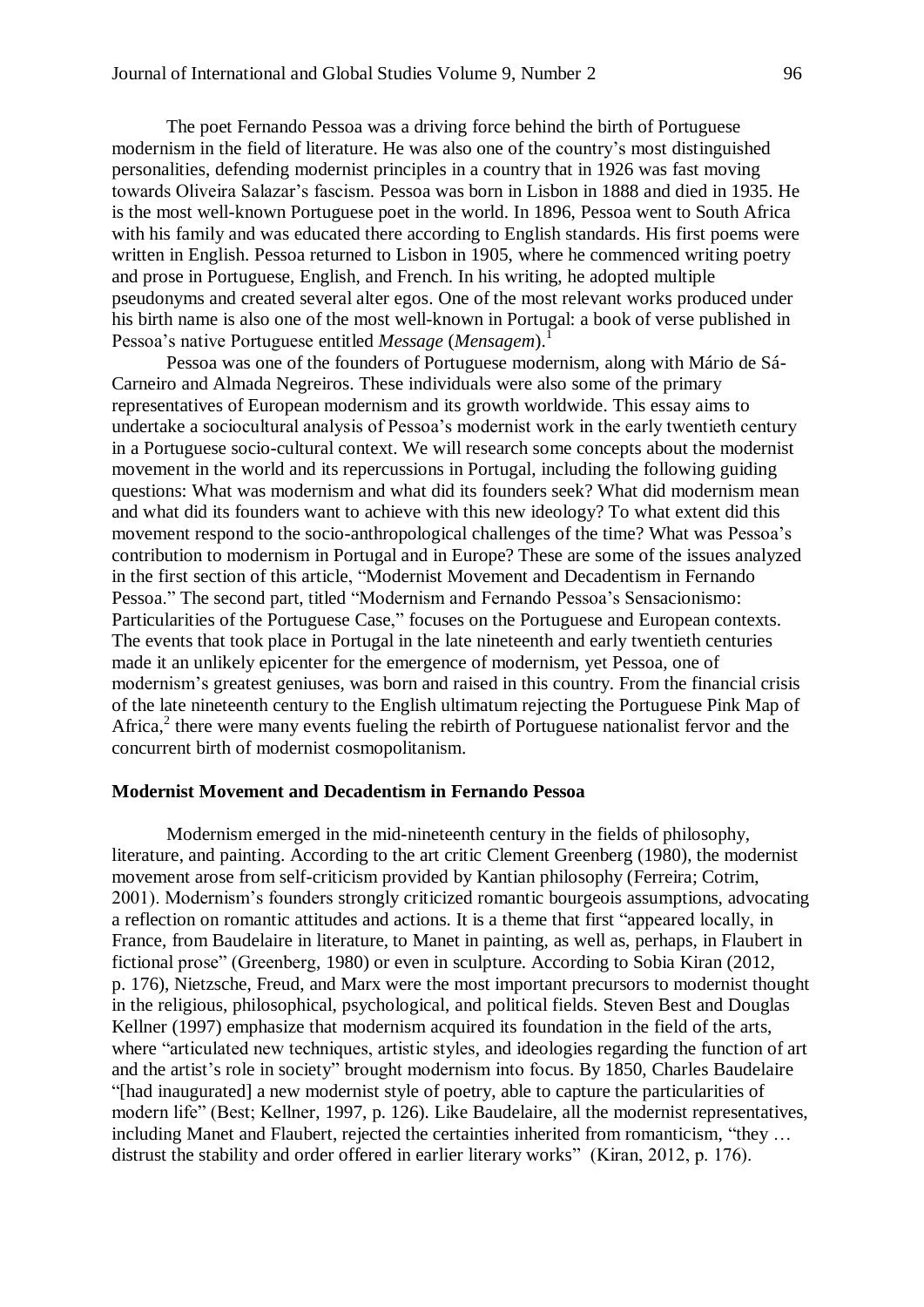Modernist thought broke with literary conventions. Later, modernist ideas spread to music and architecture as well as dance.

In Portugal, modernism manifested itself firstly through art, in a painting exhibition held in "Lisbon in 1911 by painters who [had] completed studies in Paris . . . [and, in this context, raised] a voice that. . . [signified] a new artistic generation" (França, 2004, p. 11). These painters, representing impressionist painting, can be considered the forerunners of Portuguese modernism. Authors such as Arthur Rimbaud (2002) [1873], who argued that art should be absolutely modern, and the poet Ezra Pound, who insisted that artists should be in a state of permanent innovation (North, 2013), along with Salvador Dalí, with his *La desintegración del tiempo,* developed the ideology of modernist thinking internationally. The foundations of the modernist movement were based on the ideas of these artistic innovators. The defense of innovation and novelty, the appreciation of contemporary themes, the rejection of tradition, and the sense of the end of the world and of time were the modernist hallmarks, accompanying the rejection of old romantic aesthetic forms. A break from the past is a sign of modernism; the idea was that human activity should recreate itself all over again, from a tabula rasa—a blank slate—in the arts, in literature, and in architecture. In the words of Best and Kellner (1997, p. 126), this denial of the old and creation of the new results in a continuous originality, combined with the concept of "creative destruction" in all walks of life. As explained by Sobia Kiran (2012, p. 176), the people "are provoked to think and decide for themselves. They are expected to reconstruct their moralities." They should be autonomous, able to create their own life projects, and build the paths of their lives, *per se*.

However, the apparent break from the past advocated by modernism co-existed with the search for past principles, "combining the praise of the 'tabula rasa' with the commendation of legitimate tradition, which expressed 'the superpersonal experience of consecutive generations'" (Brites, 2009, p. 35), all of this within a framework in which the memory is constantly renewing itself. As demonstrated by Connerton (1999), regarding the new world that emerged from the French Revolution, even a society that must start from ground zero, can never eradicate the memory of what existed before. In this way, the past will always be the starting point for the break with a particular historical social order. In the context of the French Revolution, both the regicide as well as the change in traditions and customs that resulted from the revolution implied social practices indicative of a rupture with the past, with the past serving as a "reference of social memories" (Connerton, 1999, p. 15). The past plays a critical role in rebirth. Indeed, without old absolutist regimes, for example, there might never have been revolution and democracy; without monarchy, we might never have known what a republic would be in the modern conception of the term. Indeed, without the past, would we recognize the society in which we live? Would the world have taken another course?

Fernando Pessoa is a paradigmatic case of the bridge that memory creates between the present and the past. On one hand, Pessoa refused the poet's role as a social mediator, as was desired by romantic paternalism; on the other hand, he advocated vociferously for the advance of modernist thinking. As he asserts in his book *Mensagem*, "It is time to fulfil Portugal." Pessoa "intend[ed] to take on the intervening function of the artist, in the framework of a dialogue with history …. The poet remembers the key role of poetry in the establishment [as] a link between past and future, not promoting a regressive vision of history—going to the nostalgic fatalism and to the 'integralist statism'—nor a radicalism centered on the pure utopia of a future which is never possible in the present" (Júdice, 1996, p. 333).

Decadentism was an artistic, philosophical, and literary movement that began in France in the last two decades of the nineteenth century, spreading throughout Europe during this period. The magazine *Le Décadent*, founded in 1886 by Anatole Baju, was the main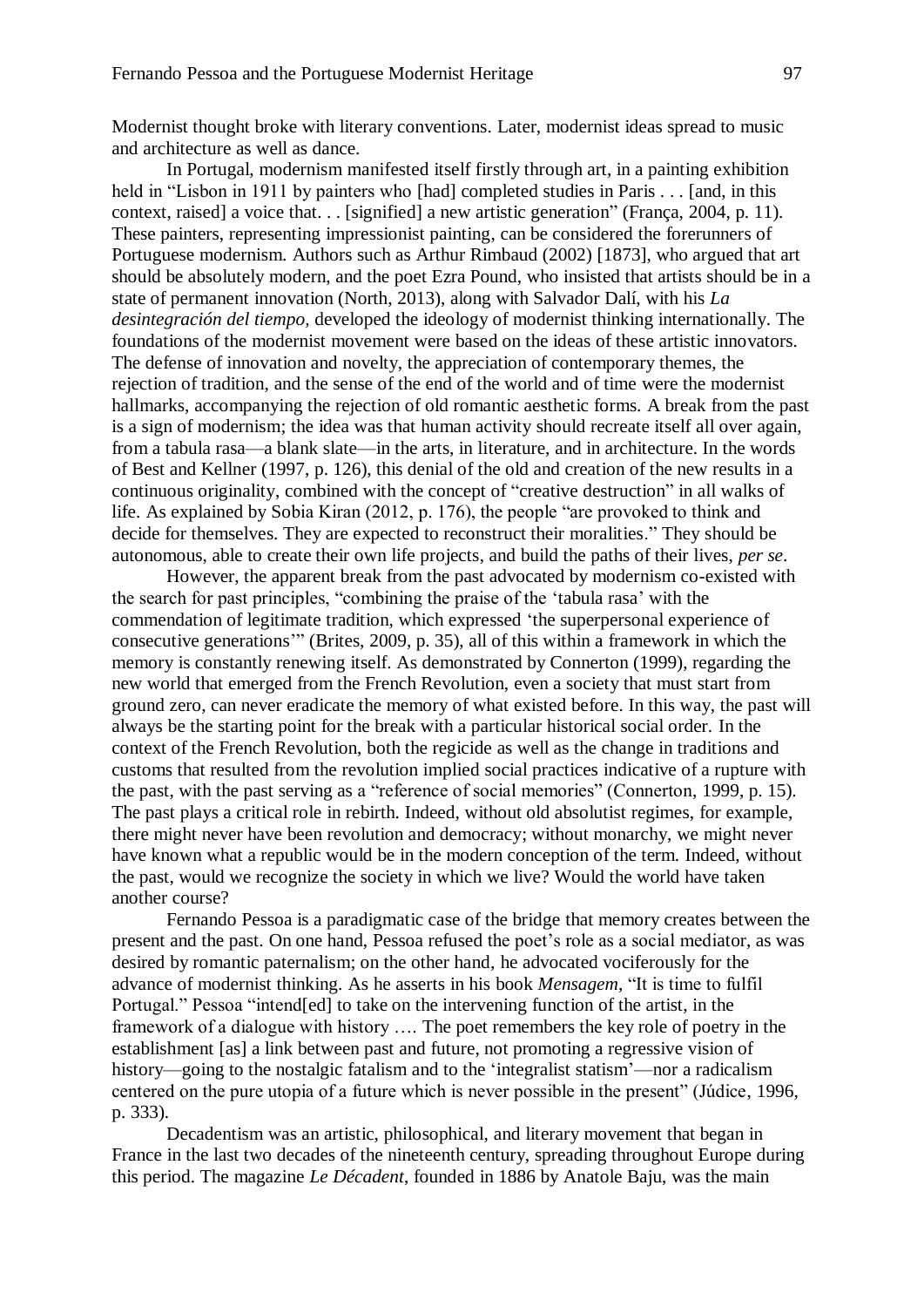means of communicating the movement's ideas. Decadentism was framed in a time marked by the feeling of crisis, as a consequence of the failure of the technological and scientific progress promised by the bourgeois model—a model that was characterized by moral, ethical, and social Puritan principles, such as the patriarchal family of the good father or the role of women as a good wife, good mother, and good housewife, and by a teleological vision of the future towards progress.

In the transition from the nineteenth century to the twentieth century, people witnessed the metamorphosis of time and the contradictions of scientific and industrial progress, which did not lead to the promised happiness of the industrial age. It was a world marked by "degeneration, negativism, and pessimism, the cause and consequence of an intense sense of existential bewilderment" (Bousbaa, 2013). This social and cultural context led to the emergence of a young generation of French intellectuals, including Paul Verlaine, who gave meaning to the expression in *Je suis l'empire à la fin de la decadence* (I am the Empire at the end of the decadence). Verlaine proposed the fragmentation of the subject, (instead of its unity) and subjectivity (instead of the positivist objectivity). Decadentism in literature can be seen as a foreword to modernism, rejecting all the traditional forms of art as well as the conservatism reflected in realism. Realism, while criticizing the bourgeois values and proposing solutions to this disturbance, does no more than reaffirm these values (Gomes, 2009). Barcellos (2007) notes,

The realistic novels and short stories reaffirm all of romanticism's values: importance of the nuclear family, work ethics, nationalism, individualism, freedom, honesty, and respectability, etc. Realism is, in fact, a complaint and a protest against the corruption of these values, in a society that pretends to accept them but that reduces them, in practice, to a mere game of appearances and interests. The great purpose of Realism is, in a sense, the accusation of hypocrisy, which implies presenting the most selfish and petty interests under the guise of noble and reputable values. For this purpose, the realist authors aimed to contribute to the improvement of bourgeois society. Their literature was intended to be an instrument for the enlightenment of consciences with the purpose of changing and improving many aspects of social, political and economic life, which they considered inappropriate. Realist novels and short stories call for the reform in education, for the promotion of women, social justice, and the improvement of laws and institutions, etc. (pp. 83-84)

The decadent movement had a real influence on Fernando Pessoa's life and work. The rejection of unity and the integrity of the subject, namely the rejection of the bourgeoisie's moral values, led the decadent representatives to the acquisition of a certain "awareness of Self-fragmentation, because they were becoming aware of the multiplicity of identities as a phenomenon inherent to the human condition" (Gomes, 2009, p. 3). The pseudonyms and the alter egos in Pessoa's work reveal his multiple and fragmented personalities, in accordance with the decadent/modernist movement's principles. In a letter sent to his friend Adolfo Casais Monteiro regarding the genesis of the pseudonyms, dated January 13th 1935, Pessoa states, "The origin of my mental pseudonyms is in my constant organic tendency towards depersonalization and simulation" (Carta a Adolfo Casais Monteiro, de 13 de Janeiro de 1935).

The variety of the author's alter egos reveals a man who seems lost in time and space, confronted with the collapse of the bourgeoisie's established truths. God's death, as well as the lack of belief in a society based on the ethical, moral, and social values of the bourgeoisie, causes this apparent disorientation of the modernist representatives. These ideas are well reflected in *O Livro do Desassossego* (*The Book of Unrest*), when Pessoa refers to "not knowing how to believe in God, and not being able to believe in a sum of animals (Humanity)." He continues, saying, "I was, like others on the edge of the people, in that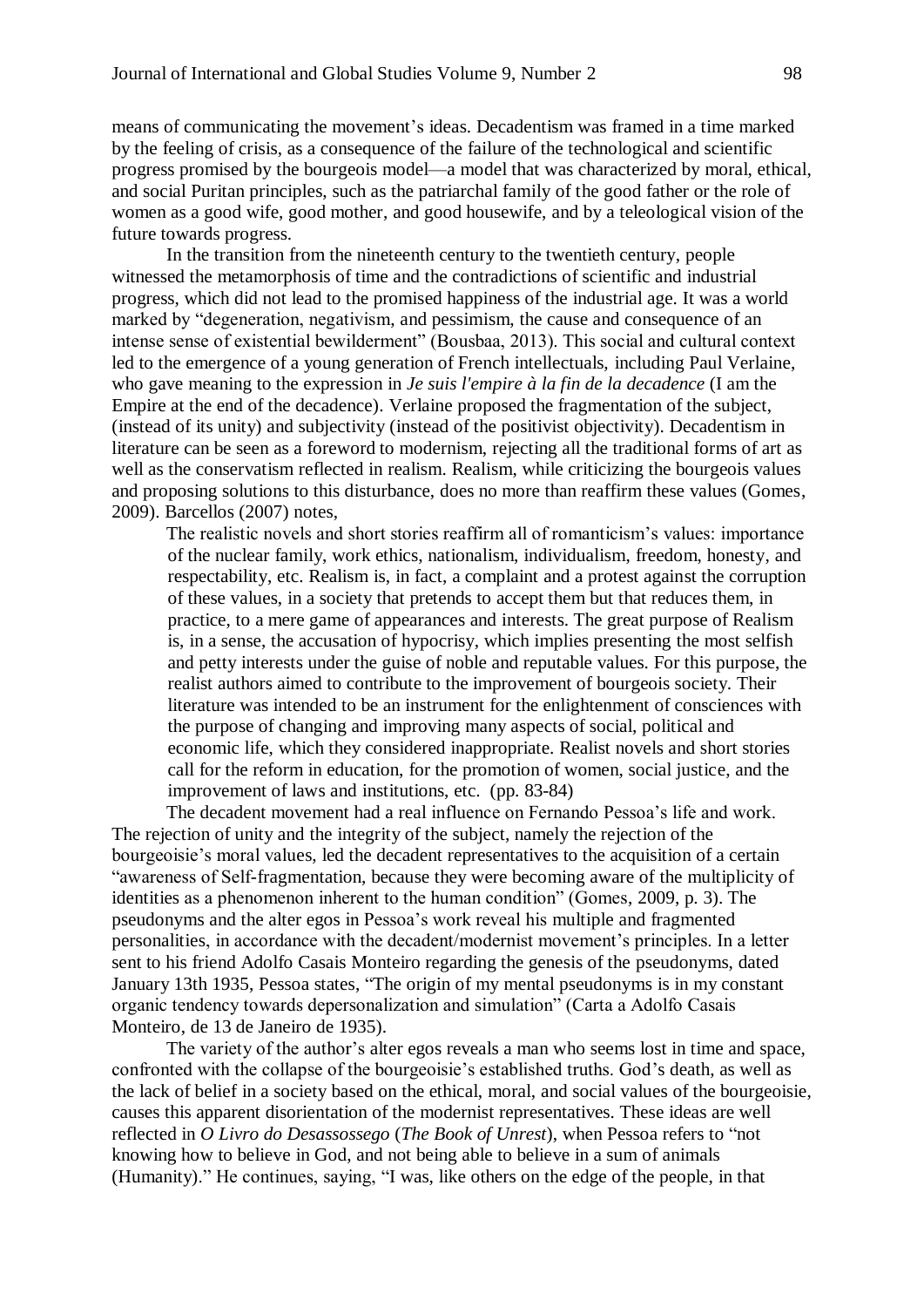distance from everything that is commonly called Decay. Decadence is the total loss of unconsciousness because unconsciousness is the foundation of life. The heart, if it could think, would stop" (Pessoa, 2000, p. 11). However, this assertion represents no more than Pessoa and other modernist artists' complete disregard for the conventions and absolute truths set forth by the time but not practiced by the dominant social class. Eduardo Lourenço points out that our lyric poetry has always been based on temporality and has always told of "dead leaves and lovers more dead than they are alive." He continues:

[In] classical and romantic lyric poetry, the individual, the poet, and all of those who read his poetry, travelled in the boat of time to a safe port. God, or someone on his behalf, was waiting for us in order to give meaning to the trip. Pessoa's journey, and our trip in Pessoa is, from the beginning, the trip of somebody who is definitely lost.… We are not in Time but we are the Time. But if the Time is, we are not, or we are as Pessoa, who struggled to imagine what he would be if he were Caeiro, Reis, or Campos. No poet of modernity expressed the doom of the direction of our destination in the modern world as well as Pessoa, and this would be enough for the author of "Tabacaria" to become not only the myth that he is for us, but also one of the key references of the contemporary culture. …[T]he modern man contributed to this feeling of extreme and absurd solitude that gradually emerged through the process of isolation and inhumanity of the current civilization (Lourenço, 2008).

The theme of duality, "highlighting the idea of subject fragmentation," was one of the most explored ideas within European modernism" (Gomes, 2009, p. 10). These multiple identities challenge and question the unique and immutable conception of an indivisible identity, as was established and determined by the bourgeoisie after the French Revolution. In terms of the social classification of time, modernist authors were ahead of their time. As we can observe in *Ultimatum*, a poem published by Pessoa under the pseudonym of Álvaro de Campos, the poet exposes, with regard to art, the "abolition of the dogma of artistic individuality," meaning that "the greatest artist will be the least defined himself, and one who is able to write in more genres with more contradictions and dissimilarities." He proclaimed, "No artist should have only one personality. Every artist should have several personalities, organizing each of them by a reunited meeting of similar states of soul, thus dissipating the gross fiction [that] the artist is just one and indivisible" (Pessoa, 1917, p. 30).

As we have seen, bourgeois ethics advocated the person as a whole being, and art treated as a social project, in which the artist should be available to contribute to social progress. Contrary to this belief, Fernando Pessoa, like other modernists, who were aware of bourgeois hypocrisy—in which the "heralded progress benefited [only] a caste of privileged people" (Mucci, 1994)—proposed the creation of art without any social purpose. In the same way, Charles Baudelaire shocked the great romantic writers of the period, such as Victor Hugo and George Sand, by rejecting social literature that adhered to romantic ideas. According to Baudelaire, art should have value in and of itself; art should be valued as art, *per se*, and that is the only way in which it can be beautiful, as referenced by his friend Théophile Gautier (Gomes, 2009, p. 5). Sharing the modernist ideas of his time, Fernando Pessoa states that "any artist who gives to his art an extra-artistic significance is infamous" (Pessoa, 1966 [1916], p. 158).

The work of Fernando Pessoa is paradigmatic in relation to the disruptions of bourgeois convention. In *O Livro do Desassossego* (*The Book of Unrest*), the poet evokes his pessimism towards the world of inherited certainties. The author frees himself from these certainties, which leads him into "a terrible tension between the agony of a self, and the super-existence of a self, multiplied in masks" (Cerdeira, 2000, p. 68). The *Livro do Desassossego* brings together a series of texts that Pessoa wrote under the pseudonym of Bernardo Soares. Having been published only in 1982, the work illustrates some of the purest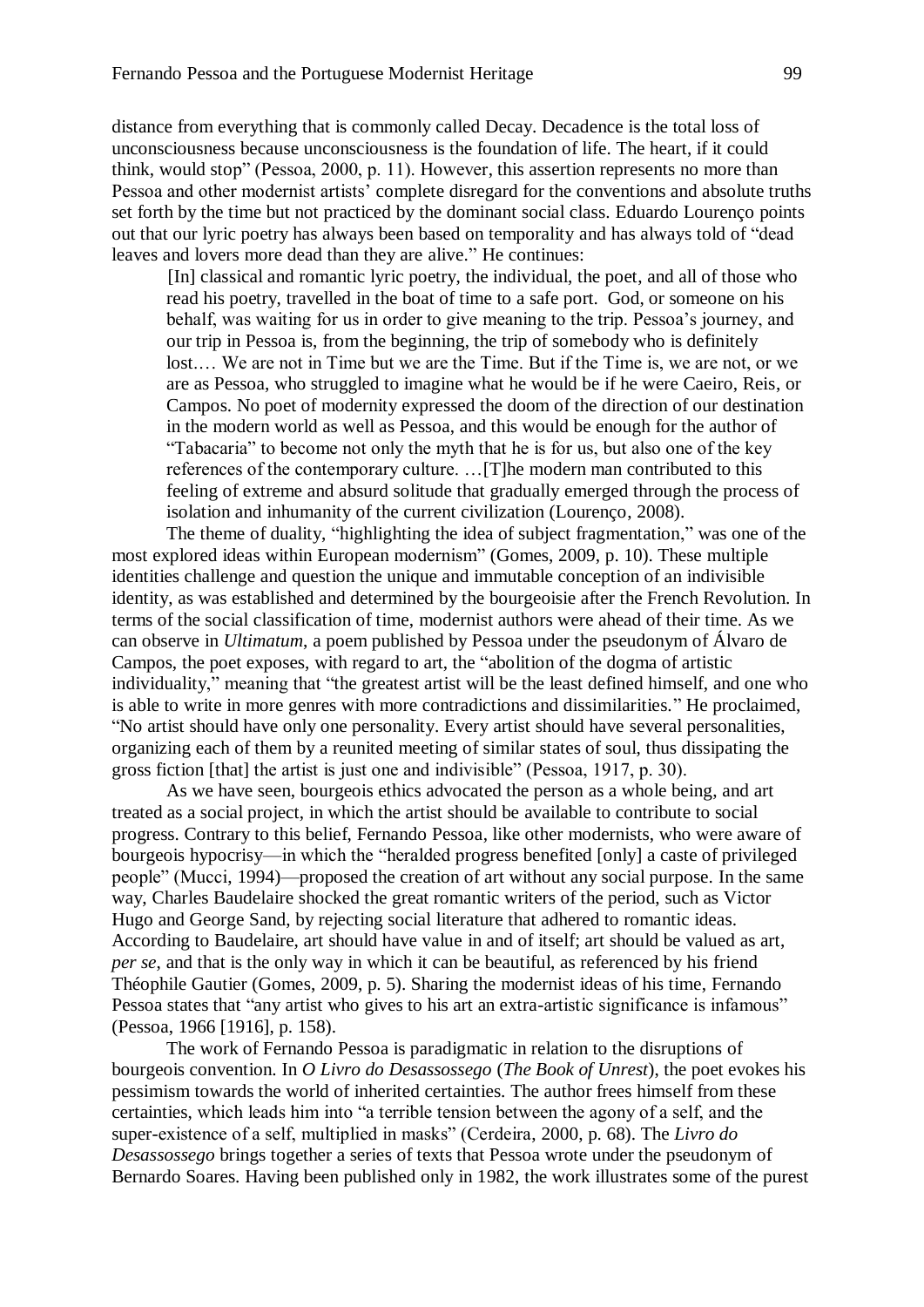modernist influences in the poet's repertoire. In the book, the anguish of his being is very clear, as can be seen in text number 23, entitled *Absurdo* (*Absurd*). The poet exclaims, "Let us become sphinxes, even if false, until we reach the point where we no longer know who we are. Because, for the rest, we are sphinxes and we do not know what we really are. The only way to agree with life is to be at odds with ourselves. The absurd is divine" (Pessoa, 2000, p. 22).

## **Modernism and Fernando Pessoa's** *Sensacionismo:* **Particularities of the Portuguese Case**

As in the rest of Europe, the emergence of decadentism and modernism in Portugal occurred in the second half of the nineteenth century and extended until the 1960s and 1970s, in the fields of art, literature, architecture, and others. Although one of modernism's most "striking features [is] its wide geographical spread," its multi-nationality, "each of the contributing countries has its own cultural inheritance, its own social and political tensions, which impose distinctively national emphases upon modernism and leave any account which relies on a single national perspective misleadingly partial" (Bradbury & McFarlane, 1991, p. 95). In the case of Portugal, the beginning of modernism coincided with a period of a serious economic and political crisis, culminating with the 1890 delivery of the English ultimatum in response to Portugal's claims to African colonial territories, outlined on a map referred to as the Map de Cor-Rosa (the Pink Map). On this map, Portugal sought the unification of its territories between Angola and Mozambique, territory that was also claimed by the British Empire. The ultimatum forced the retreat of Portugal and wounded the monarchy irrecoverably. Indeed, Portuguese modernism appeared within a national framework that was shaken by the English threat and by the fall of the monarchy and the consequent emergence of the Portuguese republic in 1910. Before the English threat, notions of homeland, nation, and nationalism, the central themes of romanticism, were reborn with strength in Portuguese intellectual circles, in a golden age of modernism throughout Western Europe.

It is in this context that the Portuguese Renaissance Cultural Movement emerges in Oporto, in 1911, whose emblematic journal was *A Águia*, a scientific and literary magazine published between 1910 and 1932. Teixeira de Pascoaes and Raul Proença organized the first meetings, held in the city of Oporto, which gave rise to the modernist thought movement and its magazine. According to Américo Monteiro (1997), these meetings were inspired by *saudosismo* (*nostalgism*), which defended the pure Portuguese soul, which they referred to as "lusitanismo," implying the absence of foreign contamination (and invoking the notion of a Portuguese "race," as it was called, in a laudatory manner). The *saudosismo*, proposed by Teixeira Pascoaes in the first meetings, inspired the "Portuguese Renaissance movement, which [deepened] the mystical, metaphysical, and gnoseological concept of longing, making it the cornerstone of his history theory and his aesthetic ideals" (Oliveira, 2010, p. 46). For Teixeira de Pascoaes, *saudosismo* was "the cult of the Motherland soul or of longing, revealed in Pessoa, which is divine and guides our literary, artistic, religious, philosophical, and even social activities" (Pascoaes, 2007, p. 134).

In the second phase of the foundation of the Portuguese Renaissance movement, the meetings were held in Lisbon, having António Sérgio as one of its main mentors. This represented a certain shift in perspectives. Defending the nation's moral progress and nationalist values, it was, however, intended that this movement be a civic intervention platform by entering Portugal in the modern Western world, in order to accompany its economic, social, and cultural dynamics (Monteiro, 1997). In this sense, António Sérgio explained,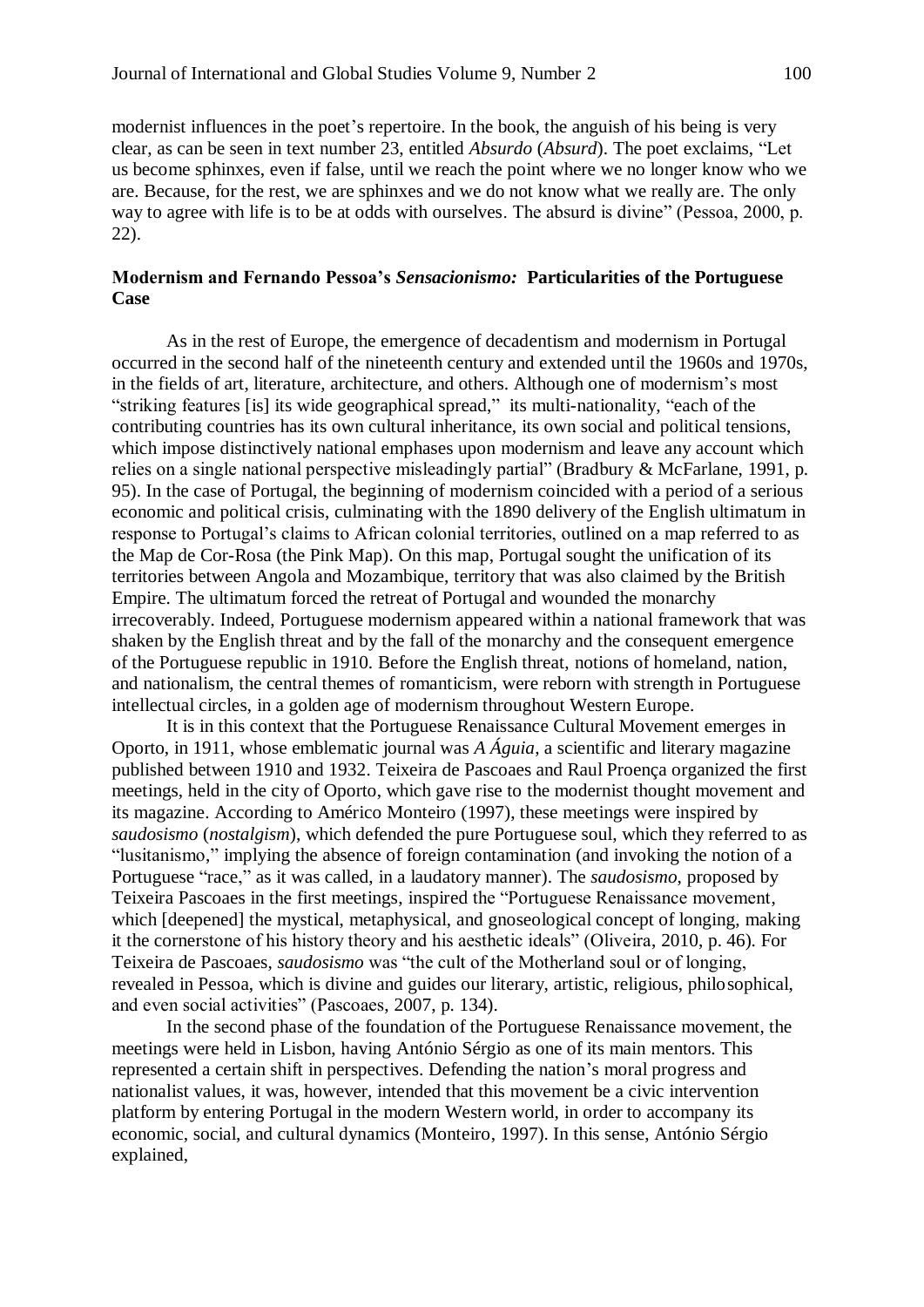We founded the Renaissance in the belief, more or less consciously, that the homeland requires a constructive revolution and that the most effective way of trying is not based on the ordinary processes of policy but rather on a wide educational action, carried out by the foundation and maintenance of pre-schools and schoolworkshops, popular universities, magazines, conferences, discussions.... In this spiritual brotherhood, which aims to enlighten the people through a moral and educational activity, people from all social classes are now included, not only Portuguese, but also Brazilians. (Sérgio, 1914, p. 21)

The Portuguese Renaissance deeply marked the "cultural and literary Portuguese scene, between the implementation of the Portuguese republic and the 1930s, when the first University of Porto School of Arts was closed" $3\sigma$  (Samuel, 2003). As such, the impact of the modernist movement and its magazine was great on society at the time, making it an important influence in the affirmation of Portuguese nationalism. As quoted by Luís Reis Torgal:

The Águia magazine, belonging to the Portuguese Renaissance Movement, is indicative of this trend for the formation of a national Portuguese culture, with personalities like Leonardo Coimbra, a nostalgic philosopher and republican... [and] Jaime Cortesão, a republican who would become an intellectual opponent to the [short-lived 1932-1933] Portuguese dictatorial regime ... [under] Salazar, named 'Estado Novo.' Other personalities such as Afonso Lopes Vieira, a famous Portuguese poet, a monarchist and traditionalist, also belonged to the movement …. In the meantime, a group of intellectuals who defended regionalism and the nationalist culture was founded, including Augusto Gil, António Correia de Oliveira, and Raul Lino. (Torgal 2004, p. 1088)

In early twentieth century Portugal, there were two cultural and intellectual movements, the ideas of which would be greatly challenged by Pessoa and other modernist poets like Mário de Sá-Carneiro and the painter and poet José de Almada Negreiros. On one hand, the Portuguese Renaissance proposed the opening of Portugal to the modernized and cosmopolitan Europe; on the other hand, it did not fail to recognize two worlds within Portugal: the agrarian or provincial and the urban. At the same time, it criticized both the urban and the cosmopolitan country, which was defended by modernism, and the closed and rural country, which adhered to Lusitanian fundamentalism. From an anthropological point of view, Pessoa's work and his intervention in Portuguese modernism goes against the idiosyncrasy of Portuguese culture and society of the time. In fact, the idealization of the Portuguese national culture was based on concepts like tradition and cultural roots, dreaming of the past Portuguese era of discovery.

It is in this context that Portuguese modernism is outlined, the ideas of which are disseminated in one of the most remarkable modernist magazines of the time: *Orpheu* magazine. *Orpheu* was first published in Portugal and in Brazil in the year 1915 and was founded by Pessoa, Luís de Montalvor, and Mário de Sá-Carneiro. The magazine's contributors intended to create and disseminate a cosmopolitan art and culture, using the magazine for this purpose. Although only two issues of the *Orpheu* were published, this magazine can be considered

the most significant avant-garde initiative of those years and will affirm, within the framework of Portuguese literature, the most important names and how much influence they will exert the following generations: Mário de Sá-Carneiro, Fernando Pessoa e Almada Negreiros.… No matter that the magazine does not present essentially avant-garde content, what matters is the impact that it will bring through the contribution of Sá-Carneiro and Pessoa.<sup>4</sup> The latter more notably, because he was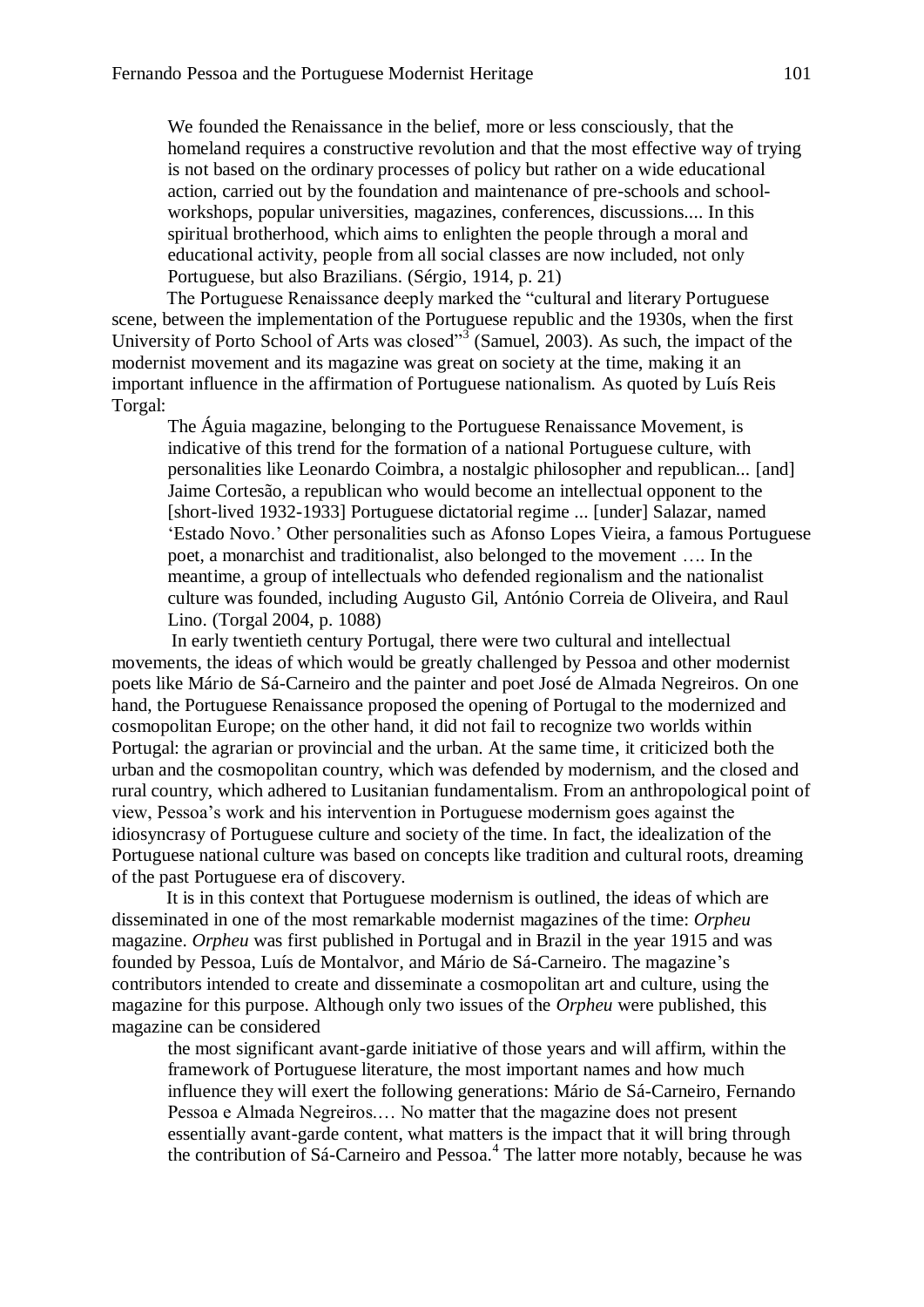the creator and inventor of new and original poetic forms: Paulism, intersectionism and sensationism. (D'Alge, 1989, p. 22)

From the magazine *Orpheu,* a group of intellectuals, mainly painters and writers such as Almada Negreiros, Mário de Sá-Carneiro, Amadeo de Souza-Cardoso, and Santa Rita Pintor constituted a core group of modernists called "Geração d'Orpheu" (Orpheu's Generation). The introduction of modernist ideas in Portugal, then in force throughout Europe, was made by this group of intellectuals.

#### **Futurism, Intersectionism, and Sensationism**

Portuguese modernism began with the antinaturalist humorism, $<sup>5</sup>$  progressing from</sup> there to both futurism, and sensationism. Futurism was an artistic and social movement originating in Italy in the early  $20<sup>th</sup>$  century emphasizing speed and technology and inventions such as the car, the airplane, and the industrial city. Futurism was introduced in Portugal by the painter Guilherme de Santa Rita in the early twentieth century, having been entrusted by Filippo Tomasi Marinetti to bring his texts to Portugal (D'Alge, 1989). The Portuguese futurists, both painters and literati, held conferences, among other events and published a single edition of the *Portugal Futurist*, having in mind the intention of disseminating Marinetti's texts in the country.<sup>6</sup> Mário de Sá-Carneiro<sup>7</sup> referred to two of Pessoa's poems in particular as "futurism's masterpiece"<sup>8</sup> (França, 2014). The two poems were both published in the second issue of *Orpheu* magazine, in 1915, the first entitled *Chuva Oblíqua* ("Oblique Rain"), published under Pessoa's own name, and the second, *Ode Marítima* ("Maritime Ode") published under the pseudonym Álvaro de Campos*. Chuva Oblíqua*, in particular, is interesting for its analysis of intersectionism, the avant-garde literary movement initiated in Portugal by Pessoa that would come to converge in the *sensacionismo* (sensationism) an idea that we will develop later in this article. Heitor Teixeira (1973) reveals how Pessoa projects his *being* into a poem composed of six parts. The first part in particular, consisting of four stanzas, reveals a being, or "one and double, double and multiple spirit, pulverized by recollection, succession, and insertion of visual, auditory, and tactile images ('sensations,' Pessoa would say)" (p. 98). Teixeira synthesizes the work (1973, p. 100), after detailed analysis of *Chuva Oblíqua* as follows: "*Interseccionism*, [the first path to Pessoa's modernism], in Pessoa is much more than a poem or a project of poetry; intersections are fundamentally his pseudonyms, the acute awareness…that it was possible and necessary, not to split into doubles, as in *Chuva Oblíqua*, but rather to focus on multiple plans that have been deployed on other levels" simultaneously (p. 100).

The literary analysis and the epitome of Pessoa's "Futurist," which Mário de Sá-Carneiro attributed to *Ode Triunfal* (*Triunfal Ode*), which Pessoa also published in 1915 in *Orpheu*, also under the pseudonym of Álvaro de Campos, is widely criticized by Eduardo Lourenço (1981) and by Irene Santos (2007). However, it is not so devoid of meaning according to Gianluca Miraglia (1917), for whom "the enthusiasm with which Mário de Sá-Carneiro reacted to the *Ode Triunfal*, if it is philologically restored to the context in which it occurs, it becomes less frightening and disparate than Eduardo Lourenço and Irene Ramalho Santos lead us to believe" (p. 179).

According to José Augusto França (1983), historian, sociologist, and critic of Portuguese art, modernism and its currents of thought did not have the same expression in Portugal as it did in other countries. This opinion is underlined by Carlos D'Alge (1989), for whom there was not a real Portuguese futurism, as advocated by one of its Italian founders, Filippo Tommaso Marinetti. In Portugal, there were mainly avant-garde aesthetic movements "parallel to Italian Futurism or perhaps even facets of European Futurism" (D'Alge, 1989, p. 22), but it cannot be denied that "there are analogies between the vanguard movements that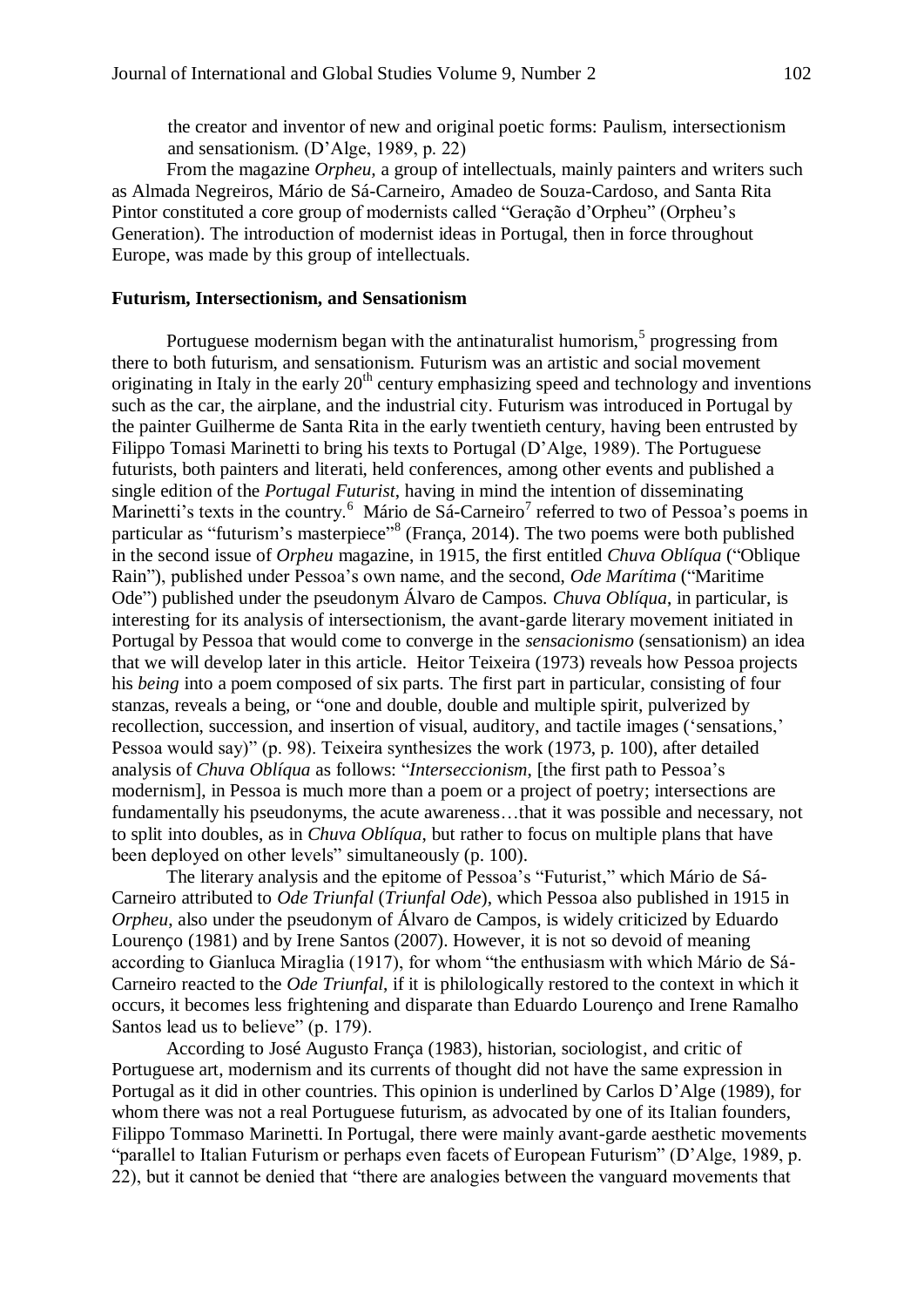appeared in Europe, from Marinetti's first manifesto of 1909, and the emergence of the [second of the *Orpheu* magazines], in 1915" (D'Alge, 1989, p. 22).

The terms "modernism" and especially "futurism" were quite complex in the fields of art and literature, though it was the avant-garde current of thought of modernism that had perhaps the greatest presence in Portugal. In the Portuguese case, this complexity can be seen in the various denominations and variations that were directly associated with modernism, such as *Paulismo*,<sup>9</sup> interesecionismo<sup>10</sup> and *sensacionismo* (Paulism, intersectionism and sensationism), and including neo-paganism or futurism (Reis, 1999, p. 458), all of which were often disdained and despised by an established cultural elite, as illustrated by the romantic poets Júlio Dantas, as well as Augusto de Castro, Alfredo da Cunha, and Henrique Lopes de Mendonça. In 1915, for example, Júlio Dantas classified the poets of the Orpheu group as "paranoid poets," assigning other pernicious adjectives to the so-called Portuguese modernist/futurist poets, as he "labeled them in his usual chronicle of the *Portuguese Illustration*, on April 19, (but without naming them or the magazine, to avoid giving them publicity)" (Barreto, 2015, p. 86). These actions inspired violent reactions on the part of Portuguese modernists, as can be seen in the "Anti-Dantas Manifesto." The manifesto, written by the painter and poet Almada Negreiros in 1915, is the main symbolic reaction against all those who criticized the group of *Orpheu*—that is, against the Portuguese cultural establishment of the time, represented by the emblematic Júlio Dantas. In the manifesto, Almada Negreiros writes, "Enough, enough! A generation that allows itself to be represented by Dantas is a generation that never existed! It is a bunch of indigents, people with no dignity or vision! It's a group of charlatans and sell outs, and it can only give birth below zero! Down with the generation! Dantas, die, die!"<sup>11</sup> (Almada-Negreiros, 1915).

In 1913, in response, and in a playful tone, Fernando Pessoa published, in *Teatro: Revista de Crítica*, a text mocking the poets of the old school, Júlio Dantas, and Afonso Lopes Vieira. Accusing Afonso Lopes Vieira of writing children's literature, in *Naufrágio de Bartolomeu* (*Bartolomeu's Shipwreck*), Pessoa writes, "Educated in stupidity by reading the children's works of Mr. Lopes Vieira led to antipatriotism by the inevitable disdain [to which] a book like *Bartolomeu Marinheiro* leads.... Because…what…can a nation of [unpatriotic and panophobic] fools [do] but to cease to be a nation?" (Pessoa, 1913a). In 1915, Pessoa laments "the ignorance and incompetence of our critics, the lack of culture and the stupidity of our public, the mental indiscipline and the scientific quackery of our so-called men of science," referring to *Rilhafoles* from Júlio Dantas, who "cannot even be called charlatanism" (Pessoa, 2006).

## **The birth of sensationism**

It is not our intention, neither in this article nor even in a paragraph, to explain the concept of sensationism, so well defined and developed by Pessoa in his many texts, some of which were compiled as late as 1966, such as in the *Páginas Intímas e de Auto-Interpretação* (*Intimate Pages and Self-Interpretation*). We do intend, however, to approach this literary movement, because it was so critical to the particular nature of Portuguese modernism.

In the literary field of the avant-gardes, one of the greatest novelties of Portuguese modernism was the concept of sensationism. Sensationists read and projected the world through feelings and emotions. For them, objective reality does not exist; it only depends on the eyes of those who see it, the moment and the state of mind of the person who observes it; that is, the interpretation or ideas that the artist makes of things. It is not, however, the mere transmission of emotions, but rather the expression of intellectually worked emotions, in which the poet is able to express a sensation in the most appropriate way, before becoming aware of it. In this way, the pseudonyms Alberto Caeiro, Ricardo Reis, and Álvaro de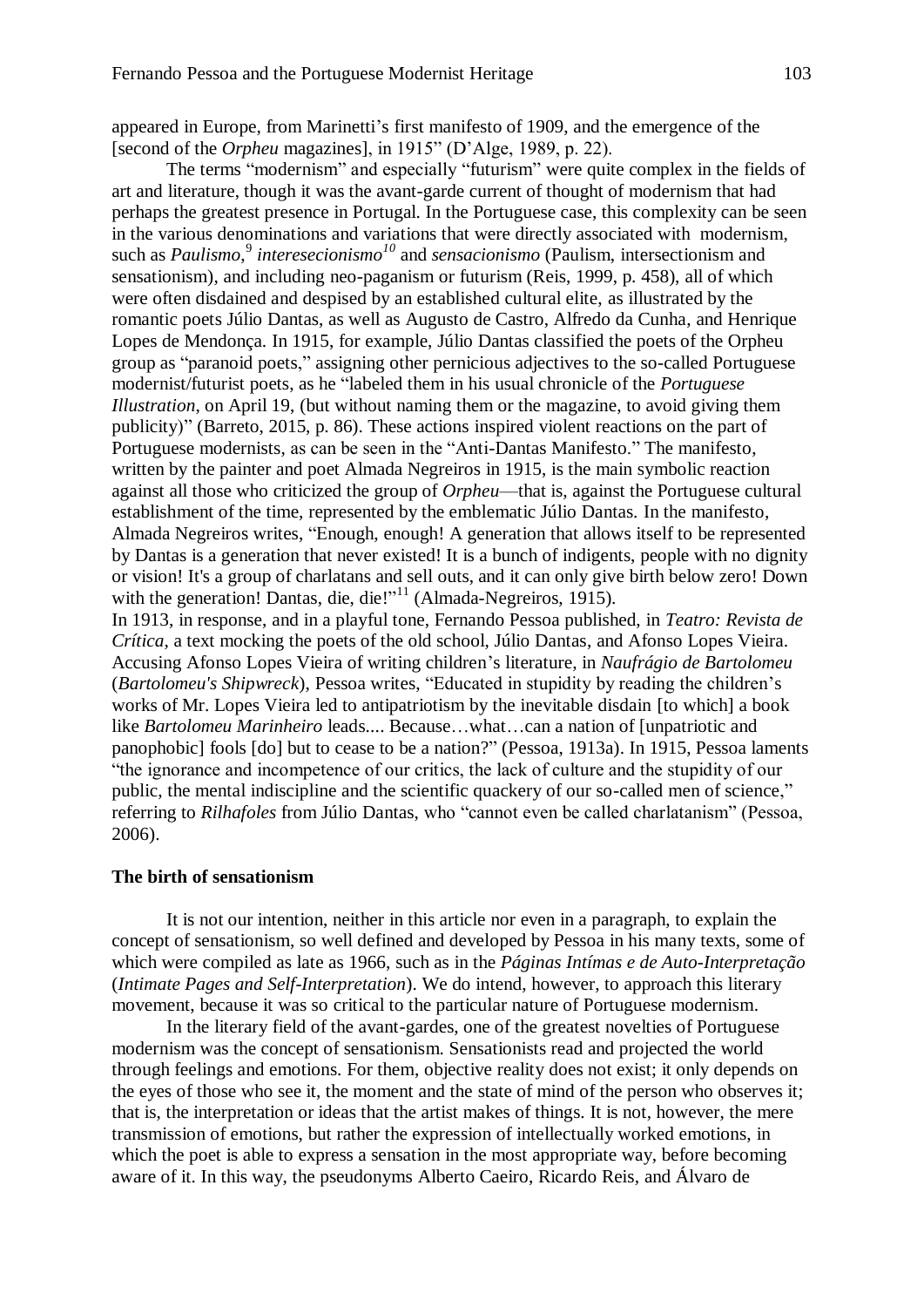Campos, correspond precisely to poetic identities distinct from that of Pessoa himself; they constitute his multiple subjective identities, in which the pseudonimic presupposes thinking and feeling as another person would do, implying abstraction and depersonalization. Through his remarkable pseudonym "Cantor-Vidente do Futuro" (Cantor-Seer of the Future), Pessoa proposes a path from futurism towards modernism through a series of laws of poetic creation that will produce a new artist, completely different from the man inherited from romanticism. Pessoa thus declares the disappearance of the "scientific monarchy..., of metaphysical philosophy, and religious sentiment" (França, 1983, p. 24). In one of his most significant and previously mentioned works, *O Livro do Desassosssego* (*The Book of Unrest*), the poet reveals his ideas by saying, "I was born at a time when most of the young people had lost their belief in God, for the same reason that their elders had, without knowing why" (Pessoa, 2000, p. 11).

It may be argued that modernism, and even futurism, did not have the same impact in Portugal (France, 1983; D'Alge, 1989; Pizarro, 2009) that they had in other countries due to their scarce number of representatives in Portugal and the limited scope of their message; we underline, however, that the life and the work of three of Portugal's greatest modernist representatives—the painter Santa Rita, the painter and writer Almada Negreiros, and the poets Fernando Pessoa and Mário de Sá-Carneiro—all contributed directly and critically to the expansion of modernism in Portugal. Even if, as Jerónimo Pizarro (2009) says, "Pessoa was only fleeting and superficially futuristic" (p.78), the poet, influenced by his friend Sá-Carneiro, stood out. He was remarkable for his originality and the way in which his work not only directly contributed to and developed a transnational modernism but also contextualized its modernism within the Portuguese reality, under sensationism. Pessoa projects in his writing, in an intellectualized way, sensationism, at the same time rejecting objectivity in the name of the subjectivity with which it interprets and reads the world that surrounds it. As Pessoa says under the pseudonym of Álvaro de Campos (1994): (1) All art is the overlapping of the Things of our interpretation or idea of them; (2) Real art is to find the exact point of contact between things and our interpretation of things. We can see a square or a blue tree; (3) Thus, with the form a square, sensation not only imposes on the screen of reality a square form but imposes the notion that each thing has a form that is square (Pessoa, 1914 cited in Cunha, 1994, p. 237). By this definition, sensationism emerges as a complex, non-linear literary aesthetic, reflecting a poet who does not defend a singular form of art or literature, framed in a specific and locally determined movement in which sensations overlap with rational thought. From Pessoa's perspective, cosmopolitan and denationalized art and literature must be able to gather and synthesize all the local and avant-garde aesthetic movements into a kind of *super art*. Indeed, during the creation of the *Orpheu* magazine, Pessoa (1966) refers as one of his objectives as being

to create a cosmopolitan art in time and space…. That is why true modern art has to be maximally denationalized—to accumulate within itself all parts of the world. Only then will it be typically modern. Our art must be one where Asiatic malaise and mysticism, African primitivism, the cosmopolitanism of the Americas, the ultraexoticism of Oceania, and the decadent machinery of Europe merge, cross, intersect. And this merging spontaneously will result in an *art-of-all-the-arts*, a spontaneously complex inspiration. (p. 113)

The "art-of-all-the-arts," the purpose of which is to "compress the whole earth, uniting all countries materially and intellectually, is sensationism itself" (Matos, 2007), whose only rule is "to be the synthesis of everything"; this is from all forms of art (Pessoa, 1966, p. 124). Art, free from all conventions, should have no other purpose than to "feel in every way" (Pessoa, 1966, p. 124). For Pessoa, art and literature should have as their purpose an understanding of the world that departs from the subject, the painter or the writer who sees it,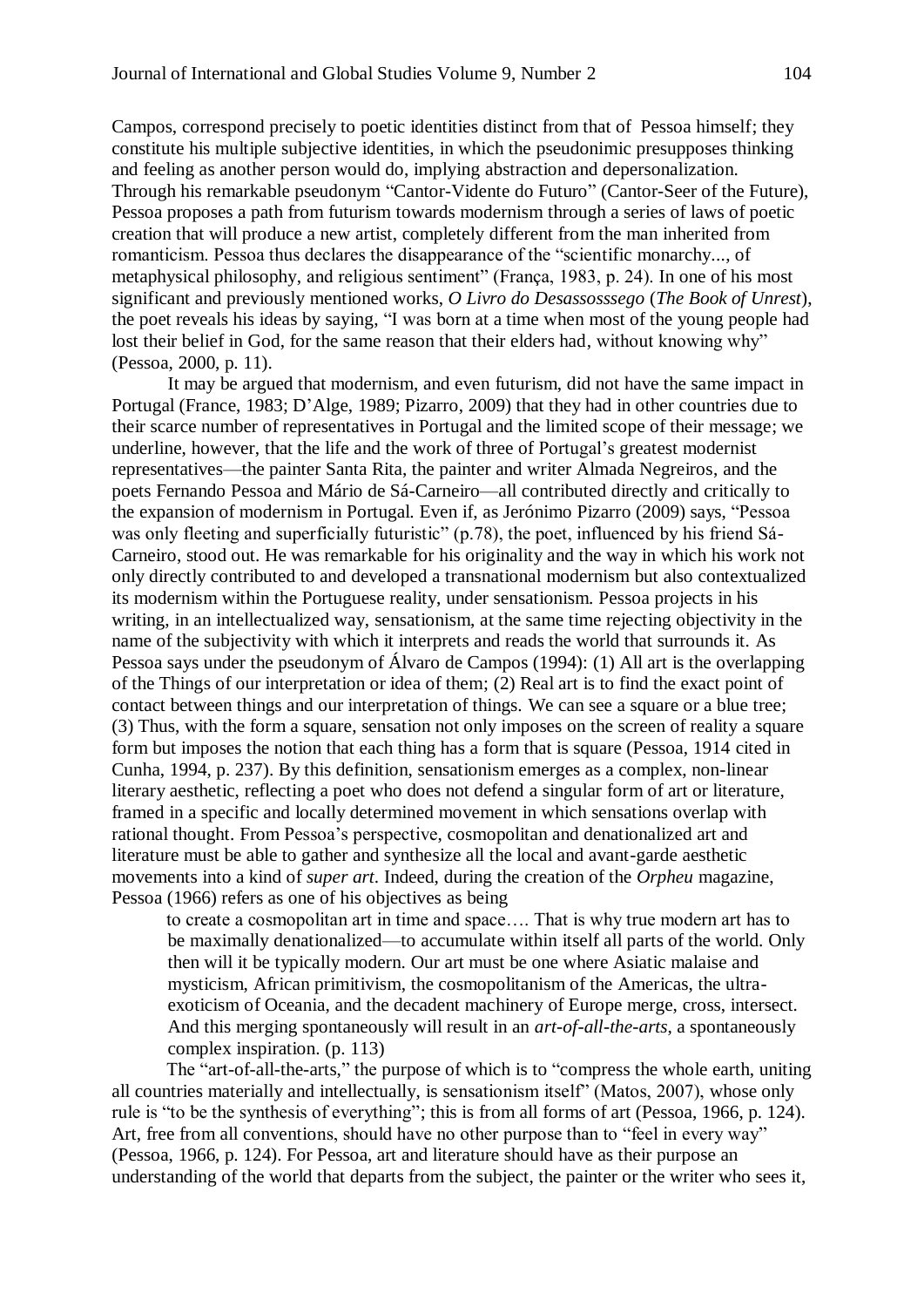builds it and, above of all, feels it in its own way. As Anderson Matos (2007) points out, Álvaro de Campos synthesizes his ideas in the poem "After All, the Best Way to Travel is to Feel":

After all, the best way to travel is to feel. To feel everything in every way. To feel everything excessively, For all things are in truth excessive. And all reality is an excess, a violence (Pessoa, 1944, p. 300)

Sensationism emerges as the agglutinating concept of the Portuguese modernist movement, which must be based on three principles: "(1) Every object is a personal sensation; (2) All art is the conversion of a sensation into an object; (3) Therefore, all art is the conversion of a sensation into another sensation." In other words, "to the sensationist, every idea, every feeling expressed, has to be expressed in a different way from that which expresses another" (Pessoa, 1966, pp. 158, 168). The poet must objectify his sensations through words, communicating the value of what he feels to the reader, in order to generate in him the greatest number of new sensations. Thus, in sensationism, the text is conceived as an organized whole, resulting from the collage of several images provoked by the most diverse sensations.

Under the umbrella of *sensacionismo*, Pessoa, in line with modernism's urban and cosmopolitan thinking, criticizes the novel based on realist-naturalist inspiration, as in the literature of Eça de Queiroz, and introduces in Portugal the key ideas of futurism, one of the forms of the modernist movement. Pessoa deconstructs the idea of a reified nation with a Lusitanian past, rooted in literature and the romantic thought. In fact, the poet highlights the construct of nationhood itself, which is the idea of a nation showing that "Portuguese culture can thus realize that the nation is in fact a constructed image, and may take on the faces that their constructors want to give it" (Júdice 1996, p. 327).

The poet, inspired by and inspiring the modernist movement ideas, proposes artists' freedom from social commitment. Taking the ideas of modernism to the highest degree, Pessoa "must assume the post-romantic separation between the artist and society" (Júdice 1996, p. 327). As Pessoa himself explains, "The indifference towards the country, towards religion, towards the so-called civic virtues and the mental paraphernalia of the gregarious instinct are not [simply] useful but an absolute obligation of the Artist" (Pessoa 1966 [1916], p. 158). Pessoa breaks away from romantic conventions and inaugurates an insight through literature. Just like the modernists, the poet shamelessly assumes the aristocratic conception of literature and art, disregarding a series of values portrayed by the bourgeoisie such as "stories of everyday life, the appreciation of common characters, the design of literature as a democratic pedagogical tool, etc." (Gomes 2009, p. 11).

The modernists reject the use of literature as an instrument of propaganda and the imposition of bourgeois ideals. There is no rupture with society but rather "an instinctive struggle for the liberation of the inner life [of the artist], which is long-suppressed by rationalistic dogmas and Victorian conventions" (Bouças 1997, p. 219). It is in this direction that Pessoa advocates a nation based on important individual characters, announcing the next coming of the Super-Camões<sup>12</sup> in *A Nova Poesia Portuguesa* (*The New Portuguese Poetry*) which, according to Nuno Júdice, includes "nothing messianic, but rather is simply [produced by] the 'greatest poet' of the new Portuguese poetry" (Júdice 1996, p. 327). According to Pessoa, what distinguishes a nation from another is the great individuals who populate it and who mark the difference in relation to the ordinary mortals, in a perspective that reflects the aristocratic modernist position. As Pessoa asserts,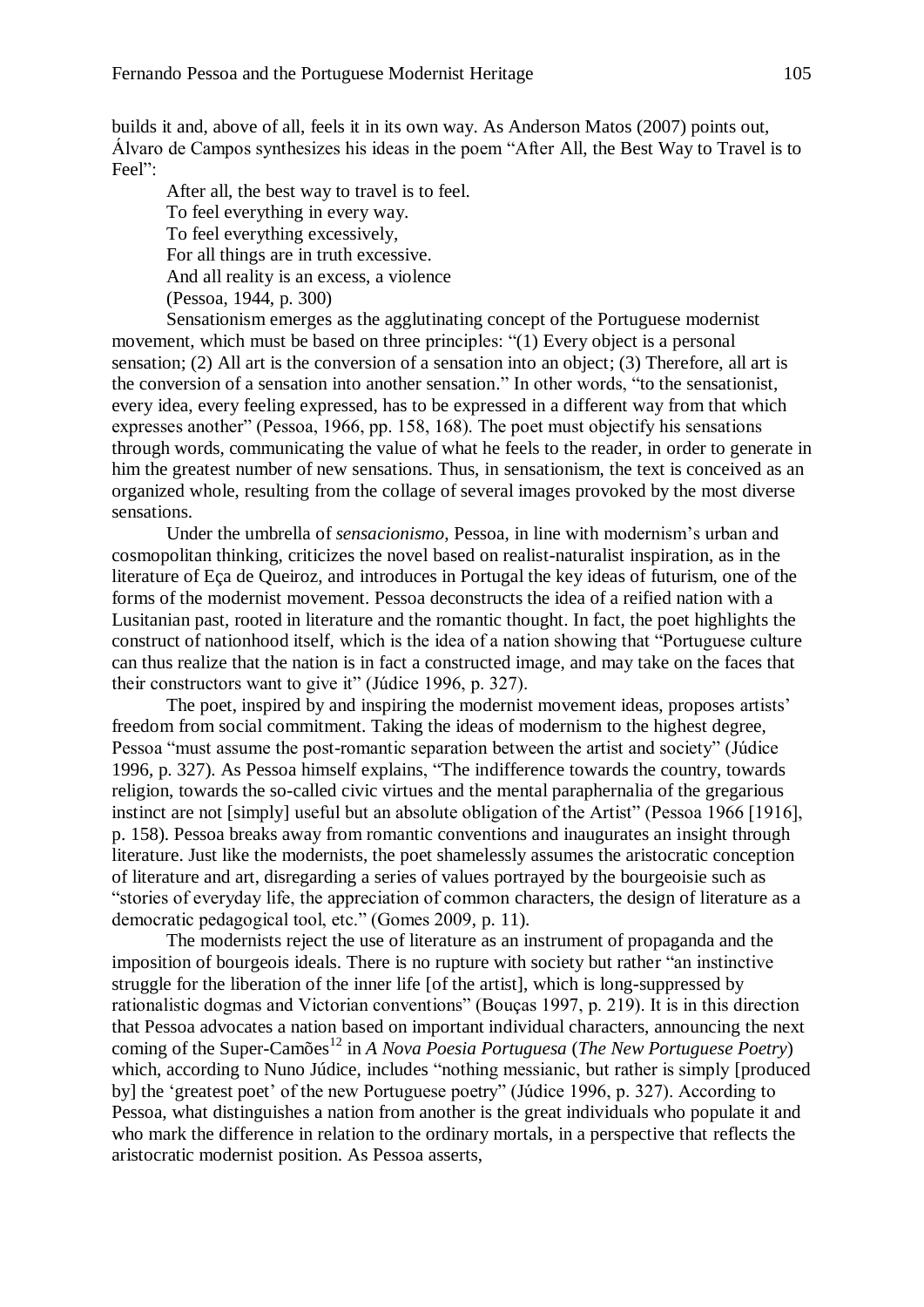There is no need to scrutinize the nationality of poetry: If it is possible to prove its full and balanced originality, then, *ipso facto*, [poetry's] national character is absolutely proven. Because if a nation's poetry is, at a time, absolutely original, where might that originality come from, that power to be diverse and different from the other poetries, if not to be the genuine and supreme interpretation of what that country has as fundamentally diverse and different from other countries – and that is what it means to be one country and not another; it is the race. (Pessoa, 1912, p. 77)

Defining another characteristic of the modernist movement, the universalist poet finds in language the main difference between the Portuguese and other peoples; hence his claim that "the Portuguese language is my Motherland." To Pessoa, the language of Portuguese itself was just as significant to the development of a Portuguese modernist identity as the emphasis on the present—and the implied lack of obligation to the past—and the pursuit of a permanent state of innovation (Best; Kellner, 1997, p. 126). According to Júdice (1996), this is what leads to Pessoa's rejection of doctrines that "draw their foundations from [past] values" (p. 328).

## **Conclusion**

1

Among the numerous writings of Fernando Pessoa, it is difficult to enumerate the most or least important of his works. *Mensagem* (2011) [1934], for example, summarizes his modernist ideas and all of his conceptions. As stated by Nuno Júdice, based in this book, Pessoa still carries out the avant-garde program in two areas, which Dionísio Vila Maior describes as (1) "the intention to destroy tradition, the symbols and the images of the cultural memory...[and (2)] the desire to overcome the past, to jump over the present and update the future (which therefore makes the future the only valid dimension of time)." The verse from the poem "O Infante" in *Mensagem*, "Lord, we have yet to fulfil Portugal" is the transposition of the dysphoric image of the present which will only find its ideal realization in the Future (Júdice 1996, p. 333).

The poet's cosmopolitan path and the urban ideals defended by modernism lead to the defense of a concept of a cosmopolitan and pagan nation, which is less communitarian, more spiritually than physically imperial, and more individualistic. Apart from the rurality, religiosity, and predictability of life values, so characteristic of the times of romanticism, one of the great originalities of Pessoa was the attribution of a local character to an international movement like modernism, creating, in fact, a new form of modernism. Throughout his writing is visible a *modified modernism*, adapted to a specific sociocultural context, the Portuguese, under the denomination of *sensacionism*.

Our goal in this article was to convey the vision of what was a particular moment of Portuguese culture and the integration of the Portuguese into a globalized world at the beginning of the twentieth century. In the field of literature, Fernando Pessoa, one of the greatest Portuguese poets, is recognized over the world, constituting the pinnacle of the Portuguese claim for a place in the fields of art and culture across the globe.

#### **Notes**

<sup>&</sup>lt;sup>1</sup> Important figures of Portuguese history, such as the kings and the navigators, inhabit *Mensagem*, a remarkable work of Fernando Pessoa. They are the individuals who, by personifying the Motherland, produced the particularities of the Portuguese nation in the language. In *Mensagem,* Pessoa, who is identified with the values of modernism, such as the cult of paganism, rejects a nationalism linked to Faith and the Empire.

 $2$  The Pink Map or "Rose Colored Map" was an 1885 document on which Portugal outlined a region it claimed as part of its sovereign territory (consisting of a stretch of land across Zimbabwe, Zambia, and Malawi,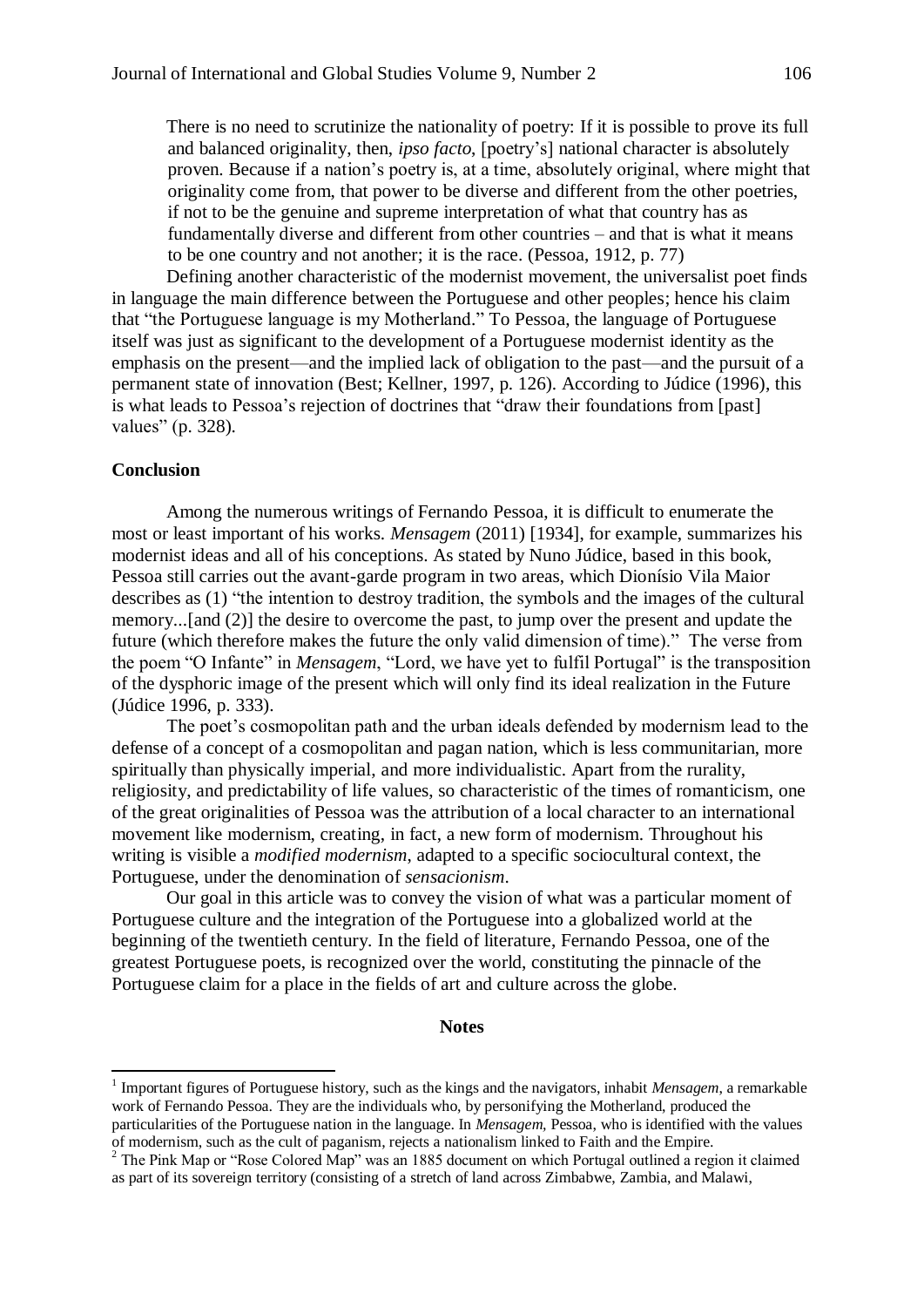1

connecting its colonial territories on the east and west coasts, in Mozambique and Angola). However, the country's regional rival, Great Britain, refused to accept any claims of sovereignty not based on effective occupation, which Portugal did not maintain, The 1890 British Ultimatum effectively ended Portuguese claims to the region and damaged the prestige of the Portuguese monarchy, paving the way for the birth of republicanism.

<sup>3</sup> The University of Porto is a public university in Portugal, founded in 1911 following the birth of the republic. Firstly it was constituted by the Schools of Medicine and Sciences. Its School of Arts (*Faculdade de Artes*) was founded in 1919, and closed in 1928 as a result of alleged financial reasons. In fact, University of Porto School of Arts was closed by Decree No. 15.365, dated April 12, 1928, signed by Minister Alfredo de Magalhães. However, the enrolled students obtained authorization to finish their degrees and the classes worked until 31 July1931, the date of the last exam

(https://sigarra.up.pt/up/pt/web\_base.gera\_pagina?p\_pagina=evolu%C3%A7%C3%A3o%20da%20universidade %20do%20porto#letras). This school was re-inaugurated in1961.

<sup>4</sup> As Adriano Eysen (2017) points out, the "artistic and fraternal complicity of these two poets contributed, especially from 1913 to 1916, to the constellation of two geniuses, whose literary art had been shining for decades. Affection, admiration, and reciprocal respect brought together two souls who were empowered by the uneasiness of modern life. In the background, they are two beings in permanent unrest [who] go through the curvilinear paths of reality and fiction" (p. 419). An in-depth analysis of such dialogue between the Portuguese poets was made by Ricardo Vasconcelos and Jerónimo Martins, who compiled and studied much of the correspondence exchanged between Mário de Sá-Carneiro and Fernando Pessoa, as well as their mutual influences in the book *In Gold and Soul: Correspondence of Fernando Pessoa with Mário de Sá-Carneiro*, published in 2015.

<sup>5</sup> Humorism was a predecessor movement of modernism in Portugal. It was constituted in 1912 by a group of intellectuals who first used illustration and caricature, then literature, as a way to cultivate a taste for the modern, and to insert a society in the modernist ideas.

<sup>6</sup> Despite these intentions, they lacked national mentors, theoretical preparation, and critical and creative reflection on futurism (França, 1983). The exception was a text published by Pessoa under the pseudonym of Álvaro de Campos, called *Mandado de Despejo aos Mandarins da Europa* (*Eviction Mandate for the Mandarins of Europe*) which serves as Portuguese futurism's fundamental text in the various fields of sociology, politics, and aesthetics" (França, 1983, p. 23).

<sup>7</sup> Mário de Sá-Carneiro met for the first time with Fernando Pessoa in October 1912, and from that time, developed a friendship and a fraternal dialogue with Pessoa, which was reflected in more than two hundred letters that they had exchanged. At a time when the great Portuguese intellectuals received government scholarships to study in Paris, Mário de Sá-Carneiro traveled from Lisbon to the city of lights on October 13, 1912, while Fernando Pessoa remained in Lisbon. The distance strengthened the relationship between the two and the exchange of ideas about their works, as well as the proliferation of letters, telegrams, and postcards, often with original poems attached, did not cease until Mário de Sá-Carneiro's suicide in his room at the Nice Hotel on April 26, 1916.

8 In a letter written on June 30, 1914 to Pessoa, Mário de Sá-Carneiro refers to *Ode Triunfal*, as having no doubt "in assuring you, my friend, you have just written the futurism masterpiece. Because, although, perhaps not pure, schooling futuristic, the whole ode is absolutely futuristic…. After writing your ode, my dear Fernando Pessoa, I believe that nothing new can be written to sing our time (Sá-Carneiro, 2015, p. 223). <sup>9</sup> Paulismo is a literary theme that is associated with gloomy environments and "dark waters."

<sup>10</sup> *Interesecionismo*, an artistic theme that was preceded by *Paulismo* and ultimately replaced by *sensacionismo*, was associated with the intersection of perceptions and sensations. Pessoa was influenced by this process of

intersection and subsequently initiated a literary movement by the same name.

<sup>11</sup> In its original Portuguese, the quote reads "Basta pum basta! Uma geração, que consente deixar-se representar por um dantas é uma geração que nunca o foi! É um coio d'indigentes, d'indignos e de cegos! É uma rêsma de charlatães e de vendidos, e só pode parir abaixo de zero! Abaixo a geração! Morra o dantas, morra! Pim!"

<sup>12</sup> Luís Vaz de Camões is considered one of the greatest Portuguese poets. Camões was born in 1524 and died around 1580, lived the golden age of the Portuguese discoveries. Discoveries, the bravery and courage of the Lusitanian people, during his time, is the theme of the Luís Vaz de Camões poems. Pessoa considers the coming of a Super-Camões, who would be himself, fundamental to rebuild a nation in deep crisis as was Portugal in the beginning of the twenty-first century.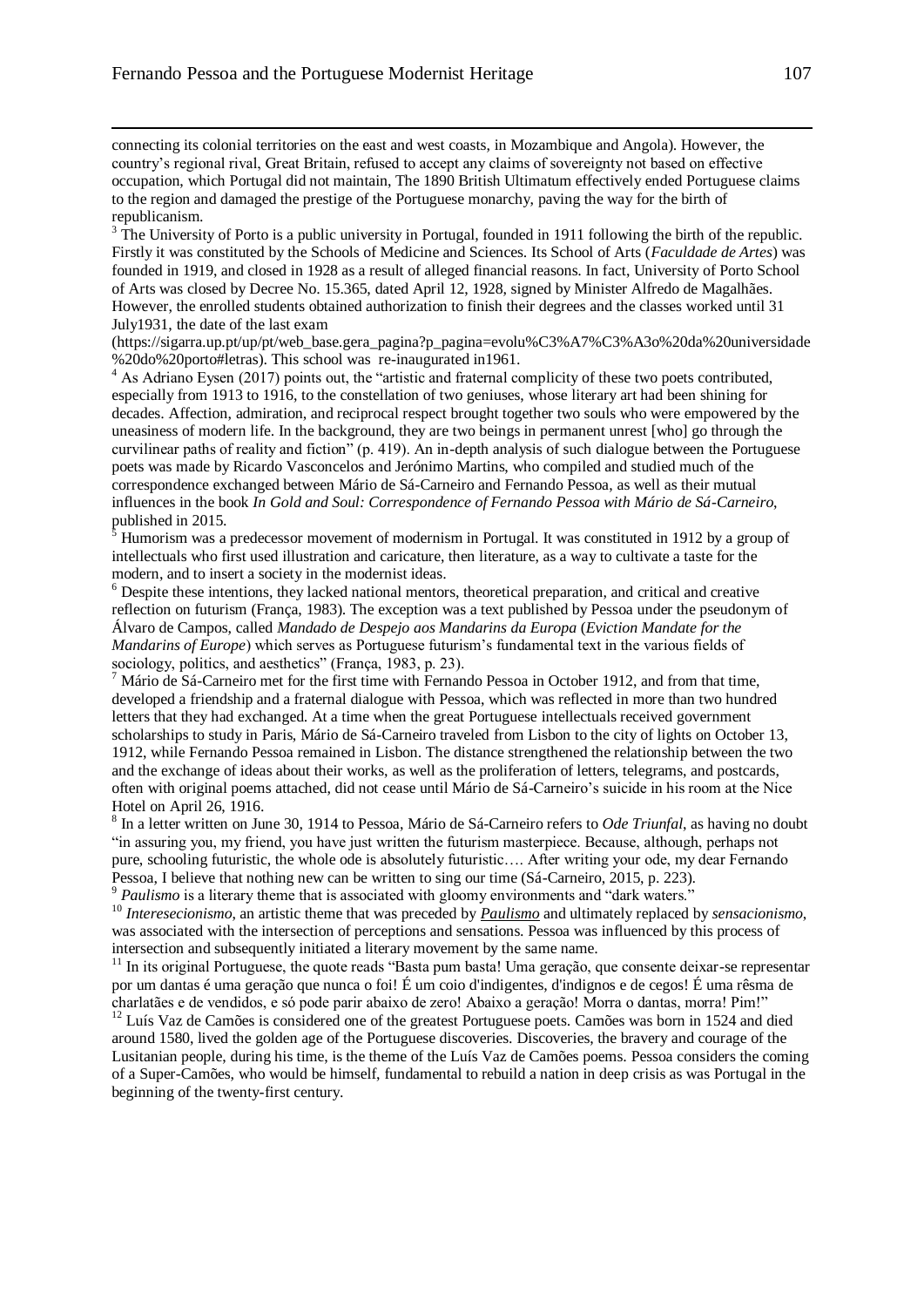## **References**

- Almada-Negreiros, J. (1915). *Manifesto Anti-Dantas e por Extenso por José Almada-Negreiros, Poeta D'Orpheu Futurista e Tudo.* Lisboa: Edição de Autor.
- Barcellos, J. C. (2007). *Literatura Portuguesa*: *Ficção*. Rio de Janeiro: CCAA.
- Barreto, J. (2015). "O Ano do Orpheu em Portugal." In Steffen Dix (org.). *O ano do Orpheu: 1915.* Lisboa: Tinta da China.
- Best, S., Kellner, D. (1997). *The Postmodern Turn*. New York: Guilford Press.
- Bouças, E. (1997). Manobras do Truque Decadentista em Sá-Carneiro. *Convergência Lusíada*, 14, Rio de Janeiro, Real Gabinete Português de Leitura, 219-227.
- Bousbaa, A. (2013). *Jean Seul de Méluret: a expressão do decadentismo finissecular*. Lisboa: Universidade Aberta.
- Bradbury, M., & McFarlane, J. (1991). A Geography of Modernism. In M. Bradbury and J. McFarlane (Ed.) *Modernism: A Guide To European Literature 1890-1930.* London and New York: Penguin Books.
- Branco, J. F., & Oliveira, L. T. (1993). *A Missão*. Oeiras: Celta Editora, Vol. I.
- Brites, J. (2009). *Movimento Moderno: de resposta universal a hipótese do século*. Coimbra: Imprensa da Universidade de Coimbra.
- Carta a Adolfo Casais Monteiro sobre a génese dos heterónimos, de 13 de Janeiro de 1935, Casa Fernando Pessoa. (2015, September 20). Retrieved from http://casafernandopessoa.cm-lisboa.pt/index.php?id=4292
- Cerdeira, T. (2000). "Fernando Pessoa: A Aventura Suicida da Modernidade." In: Teresa Cristina Cerdeira, (org.). *O Avesso do Bordado*. Lisboa: Caminho.
- Connerton, P. (1999). *Como as Sociedades Recordam*. Oeiras: Celta Editora.
- D'Alge, C. (1989). *A Experiência Futurista e a Geração de Orfeu.* Lisboa: Ministério da Educação e Instituto de Cultura e Língua Portuguesa.
- Eysen, A. (2017). Em ouro e alma: diálogos entre Mário de Sá-Carneiro e Fernando Pessoa. *Pessoa Plural: A Journal of Fernando Pessoa Studies.* 11, Spring.
- Ferreira, G.; Cotrim, C. (2001). *Clement Greenberg e o debate crítico*. Rio de Janeiro: Jorge Zahar.
- França, J. A. (1983). *O Modernismo na Arte Portuguesa.* Lisboa: Editorial Presença.
- França, J. A. (2004). *História da Arte em Portugal: O Modernismo*. Lisboa: Instituto de Língua e Cultura Portuguesa.
- Gomes, R. (2009). Ressonâncias Decadentistas no Modernismo Português. *Patrimonius*, 1, 1- 15.
- Greenberg, C. (1980). Modern and Post-Modern. *Arts Magazine*, 54 (6), 64-66.
- Júdice, N. (1996). A Ideia Nacional no período Modernista Português. *Revista da Faculdade de Ciências Sociais e Humanas*, 9, 323-333.
- Kiran, S. (2012). Modernism and the Progressive Movement in Urdu Literature. *American International Journal of Contemporary Research*, 2 (3), 176-182.
- Lourenço, E. (1981). *Pessoa Revisitado: leitura estruturante do drama em gente*. Lisboa: Moraes Editores. 2.ª ed.
- Lourenço, E. (2008). *Fernando, rei da nossa Baviera*. Lisboa: GRADIVA.
- Matos, A. (2007). (2018, March). O sensacionismo de Fernando Pessoa em Água viva de Clarice Lispector. *Revista eletrônica de crítica e teoria de literaturas Comunicações dos fóruns PPG-LET-UFRGS*, 3 (2), 1-12. Retrieved from http://seer.ufrgs.br/NauLiteraria/article/viewFile/5070/2925.
- Miraglia, G. (2017). Londres, 1914 Junho: a obra-prima do Futurismo. *Pessoa Plural: A Journal of Fernando Pessoa Studies.* 11, Spring.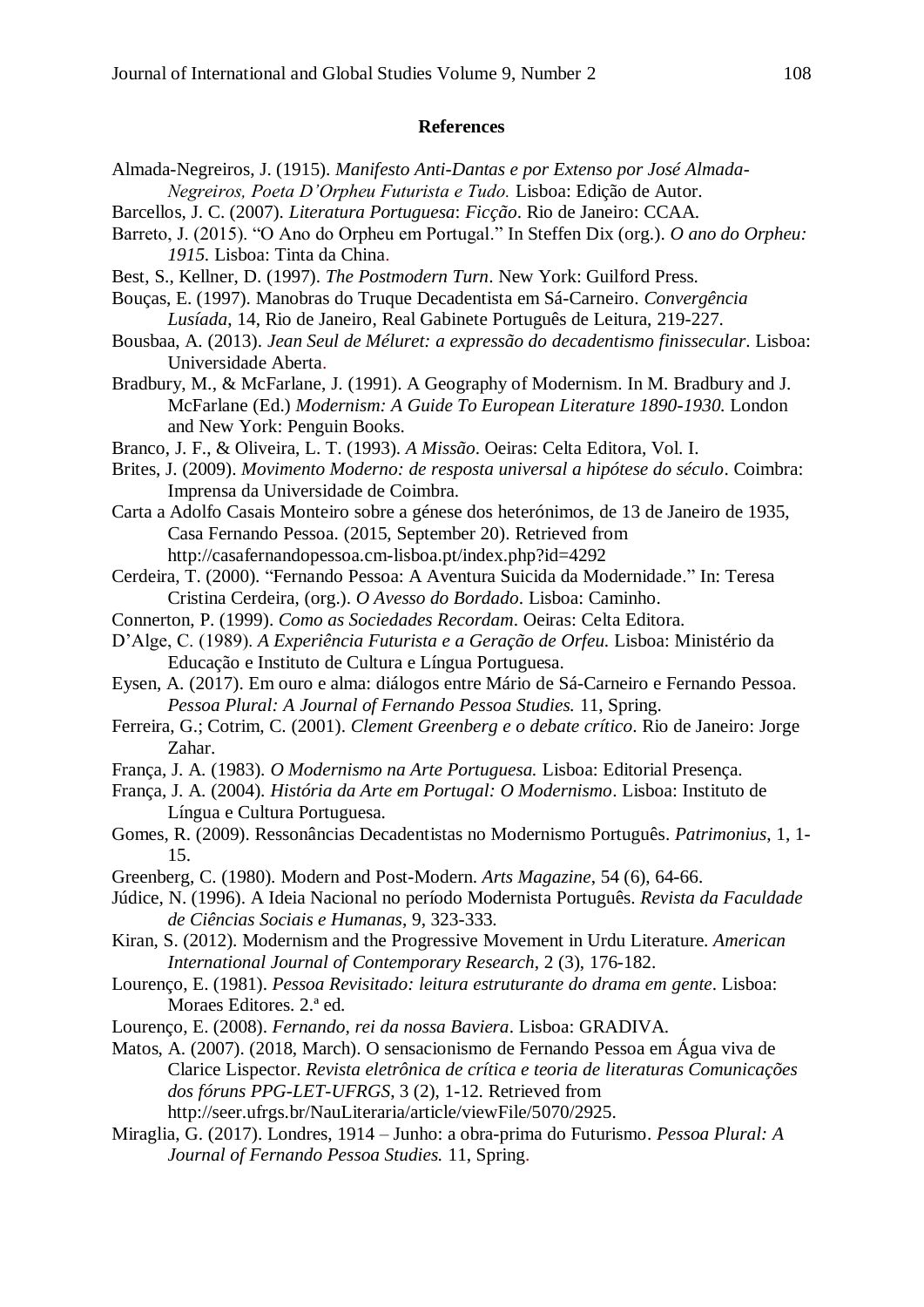- Monteiro A. (1997). *A recepção da obra de Friedrich Nietzsche na vida intelectual portuguesa (1892 -1939)*. Porto: Universidade do Porto.
- Mucci, L. I. (1994). *Ruína e Simulacro Decadentista: Uma Leitura de Il Piciare, de D'Annunzio*. Rio de Janeiro: Tempo Brasileiro.
- North, M. (2013) (2015, Agoust). *The Making of "Make It New,"* Chicago, University of Chicago. Retrieved from https://www.guernicamag.com/features/the-making-ofmaking-it-new/.
- Oliveira, M. (2010). *Poéticas do Encoberto: António Nobre e Afonso Lopes Vieira.* Aveiro: Universidade de Aveiro.
- Pascoaes, T. (2007). *Arte de Ser Português*. Lisboa: Assírio e Alvim.
- Pessoa, F. (1912). (2018, March) UMA RÉPLICA AO SNR. DR. ADOLFO COELHO. Retrieved from <http://arquivopessoa.net/textos/3105>
- Pessoa, F. (1913a). (2018, March) "Naufrágio de Bartolomeu." *Teatro: Revista de Crítica*, nº 1. Lisboa, 1-3-1913]. Retrieved from [http://arquivopessoa.net/textos/4530.](http://arquivopessoa.net/textos/4530)
- Pessoa, F. (1913b). "Crítica às Publicações Teatrália, Gente Moça e O Talassa." *Teatro: Revista de Crítica.* 3 (25), 2.
- Pessoa, F. (1914). *Poemas Completos de Alberto Caeiro. Fernando Pessoa*. (Recolha, transcrição e notas de Teresa Sobral Cunha - 1994) Lisboa: Presença.
- Pessoa, F. (1915a) "Ode Triunfal." *Orpheu*. 1. (1) Lisboa: Jan.- Mar..
- Pessoa, F. (1915b) "Chuva Oblíqua." *Orpheu.* (2). Lisboa: Abr.-Jun..
- Pessoa, F. (1917). (2018, March) "Ultimatum." *Portugal Futurista,* nº 1. Lisboa: 1917. (Ed. facsimil. Lisboa: Contexto, 1981) - 30. Retrieved from [http://arquivopessoa.net/textos/456.](http://arquivopessoa.net/textos/456)
- Pessoa, F. (1944). *Poesias de Álvaro de Campos. Fernando Pessoa*. (Nota editorial e notas de João Gaspar Simões e Luiz de Montalvor.) Lisboa: Ática.
- Pessoa, F. (1966) [1916] (2015, October 12). Páginas Íntimas e de Auto-Interpretação, (Textos estabelecidos e prefaciados por Georg Rudolf Lind e Jacinto do Prado Coelho). Retrieved from http://casafernandopessoa.cm-lisboa.pt/index.php?id=4292, p. 158.
- Pessoa, F. (2000). *O Livro do Desassossego.* Lisboa: Biblioteca Visão.
- Pessoa, F. (2006). *Escritos Sobre Génio e Loucura.* V. VII, Tomos I e II. Lisboa: INCM Imprensa Nacional Casa da Moeda.
- Pessoa, F. (2011) [1934]. *Mensagem*. Lisboa: Leya editores.
- Pinheiro, A.; Costa, E. (2012). *Paul Ricouer, Paul Connerton e Jan Assman: reformulando o conceito de "Memória Coletiva" de Maurice Halbwachs, Pluralidade da memória: literatura, tradução e práticas discursivas*. Mato Grosso: Ufop-Mariana.
- Reis, C. (1999). *O conhecimento da literatura: introdução aos estudos literários*. Coimbra: Gráficade Coimbra.
- Rimbaud, A. (2002) [1873]. *Une Saison en Enfer / Uma Temporada no Inferno*. São Paulo: L&PM Editores.
- Sá-Carneiro, M. de. (2015). *Em Ouro e Alma — Correspondência com Fernando Pessoa*. Ricardo Vasconcelos e Jerónimo Pizarro (ed. Crítica). Lisboa: Tinta-da-China.
- Santos, I. (2007). *Poetas do Atlântico: Fernando Pessoa e o modernismo angloamericano*. Porto: Afrontamento.
- Samuel, P. (2003). A Águia e o movimento «Renascença Portuguesa, Revistas, Ideias e Doutrinas. *Leituras do Pensamento Contemporâneo*, Lisboa: Livros Horizonte.
- Sérgio, A. (1914). O problema da cultura. *A Vida Portuguesa*, 23: (1).
- Serrão, P. (2004). *Fernando Pessoa: Controvérsias Literárias e Modos de Engrandecimento na República das Letras.* Lisboa: FCSH.